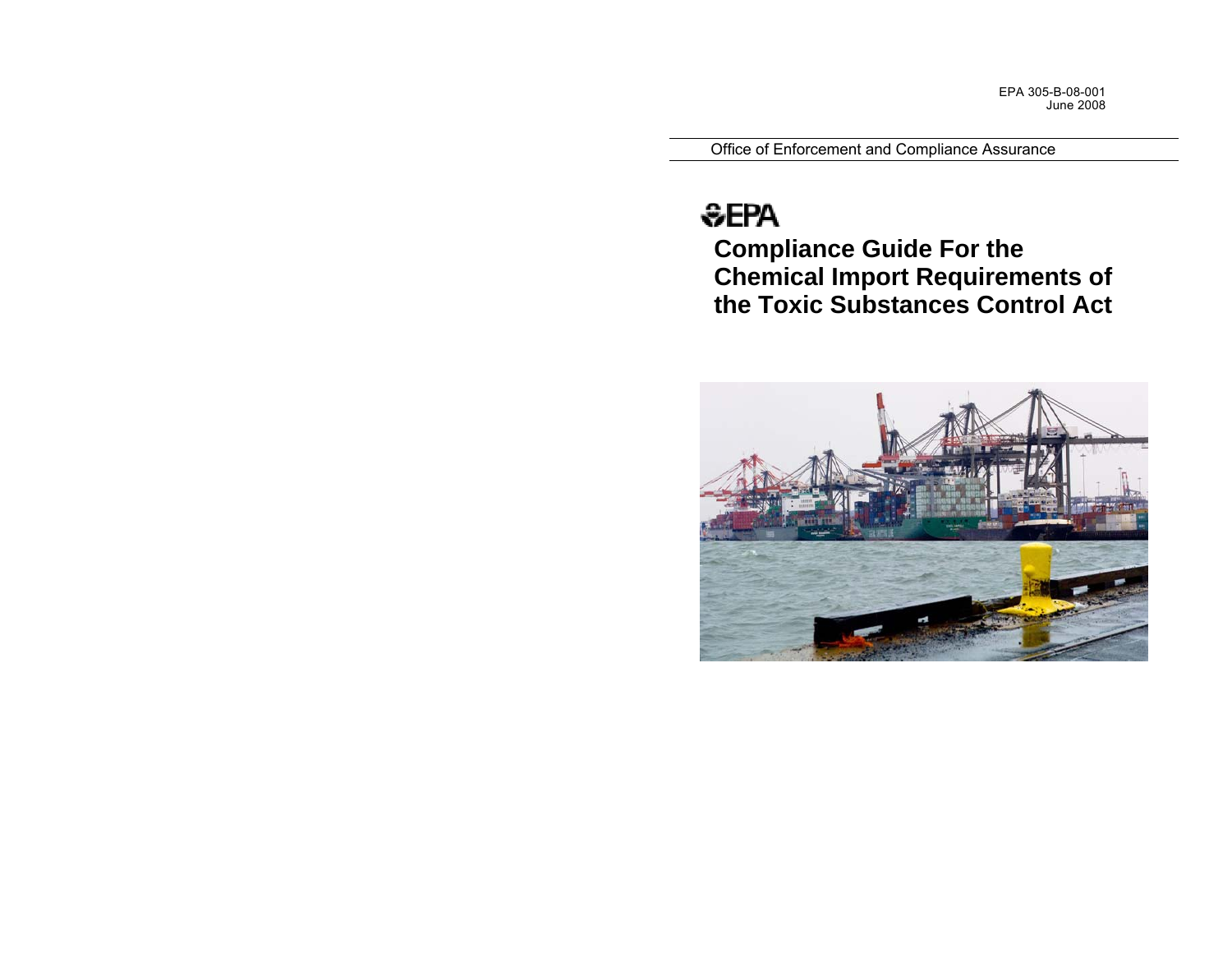### **TABLE OF CONTENTS**

| L.   |                                                                                                                                                                |  |
|------|----------------------------------------------------------------------------------------------------------------------------------------------------------------|--|
| II.  | WHAT IS THE TOXIC SUBSTANCES CONTROL ACT (TSCA)? 1                                                                                                             |  |
| III. | AS AN IMPORTER, DOES TSCA APPLY TO ME? 1                                                                                                                       |  |
| IV.  | WHAT CHEMICAL SUBSTANCES, MIXTURES AND ARTICLES                                                                                                                |  |
| V.   | <b>WHAT TSCA PROVISION SPECIFICALLY CONCERNS THE</b><br>ENTRY OF CHEMICAL SUBSTANCES, MIXTURES, AND                                                            |  |
|      | V.A. TSCA Section 13 -- Entry Into the Customs Territory of the<br>V.B. Abbreviated Overview of TSCA Certification                                             |  |
| VI.  | WHAT ARE THE MAJOR SECTIONS OF TSCA FOR WHICH<br>TSCA IMPORT CERTIFICATION IS REQUIRED, AND WHAT                                                               |  |
|      | VI.A.1. TSCA Section 5 -- Premanufacture Notification6<br>VI.A.2. TSCA Section 5 (e) -- Consent Orders 6<br>VI.A.3 TSCA Section 5 -- Significant New Use Rules |  |
|      | VI.B. TSCA Section 6 -- Regulation of Hazardous Chemical<br>VI.D. TSCA Section 13 -- Import Certification Decision-Making                                      |  |

This guide describes the chemical imports requirements under the Toxic Substances Control Act (TSCA). It is a compliance assistance tool only and is not a substitute for applicable laws or regulations.

For a complete understanding of all legal requirements, the reader must refer to the applicable federal statutes and regulations. This guide neither changes nor replaces any applicable legal requirements, nor does it create any rights or benefits. It includes references to the roles of the U.S. Environmental Protection Agency (EPA) and U.S. Customs and Border Protection (CBP) but the information is provided for context only. Any rules or orders issued by the U.S. Environmental Protection Agency, U.S. Customs and Border Protection or other agencies take precedence over this guide.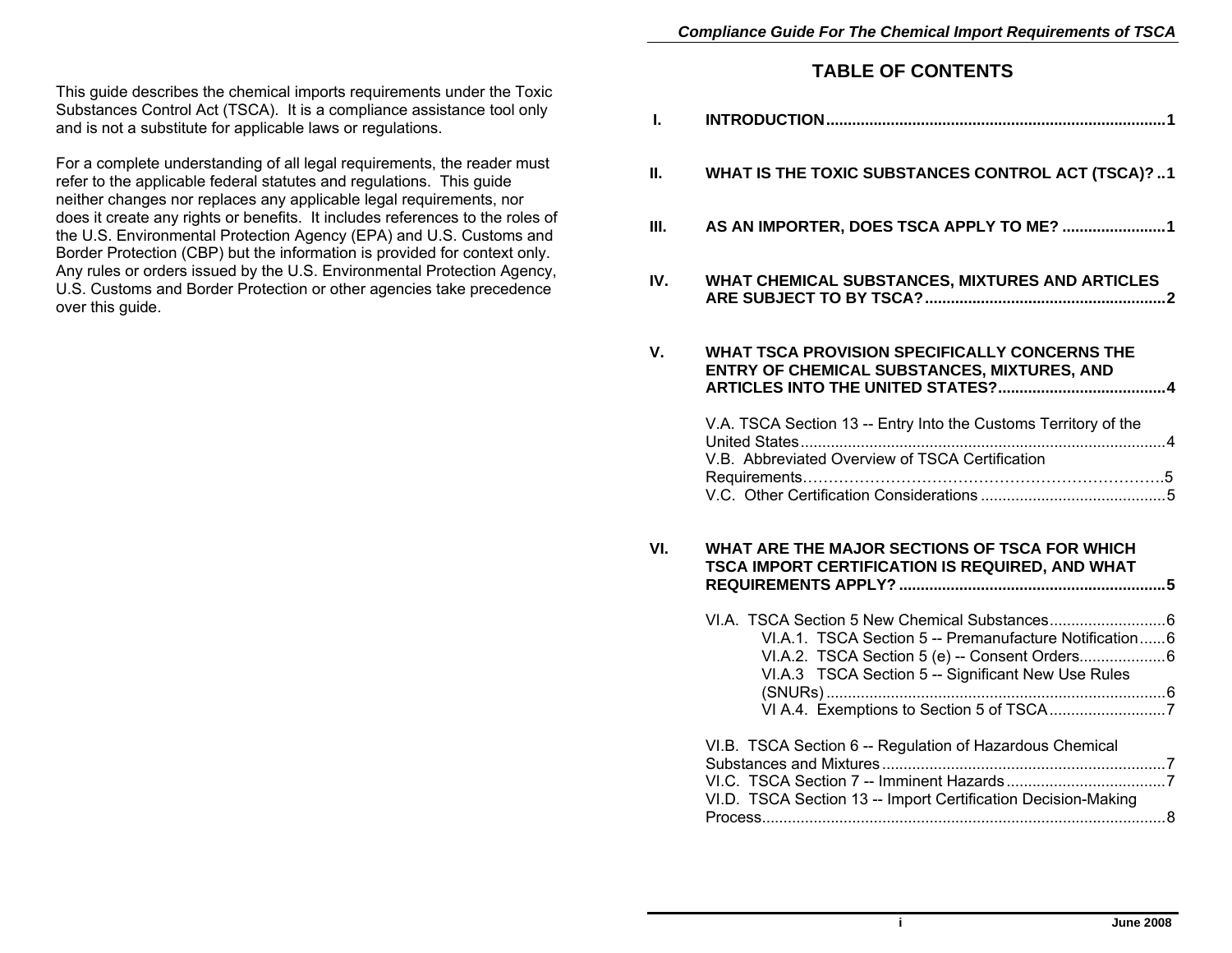## **TABLE OF CONTENTS (CONTINUED)**

## **VII. WHAT OTHER TSCA PROVISIONS APPLY TO THE IMPORTER? .......................................................................................................... 8**  VII.A. TSCA Section 4 -- Testing of Chemical Substances and Mixtures ...............................................................................................8 VII.B. TSCA Section 8 -- Reporting and Retention of Information ......9 VII.C. TSCA Section 12(b) -- "Export Notification" Rule..................... 10 **VIII. WHAT PROVISIONS OTHER THAN TSCA APPLY TO THE IMPORTER? ...................................................................................10 Appendix.....................................................................................................11 I. CONTACTS AND RESOURCES FOR TECHNICAL ASSISTANCE.**

|  | 1.A. TSCA Assistance Information Service (TAIS) / TSCA Hotline  11 |  |
|--|--------------------------------------------------------------------|--|
|  |                                                                    |  |
|  |                                                                    |  |
|  |                                                                    |  |
|  |                                                                    |  |

| <b>TSCA SECTION 13 IMPORT COMPLIANCE CHECKLIST19</b> |  |
|------------------------------------------------------|--|
|                                                      |  |

## **I. INTRODUCTION**

The purpose of this guide is to help people who intend to import chemicals to better understand the applicable laws and regulations administered by the Environmental Protection Agency. Although this document briefly discusses other statues, its primary focus is the Toxic Substances Control Act. This document does not replace any Federal laws or regulations.

## **II. WHAT IS THE TOXIC SUBSTANCES CONTROL ACT?**

Congress enacted the Toxic Substances Control Act (TSCA; the Act) in 1976, [Public Law 94-469, October 11, 1976]. Under TSCA, EPA is given broad authority to issue regulations designed to gather health/safety and exposure information on, require testing of, and control exposure to individual chemical substances, chemical mixtures, and articles. This guide is intended to assist the chemical importer of record (importer, including their agents) to better understand their responsibilities under TSCA by providing a basic overview of the Act and its requirements, in particular those that apply to chemical importation.

Please note that the best authority for information about TSCA is the Act itself and the regulations that are published by EPA in the Code of Federal Regulations, Title 40 (40 CFR) Part 700 through Part 799 and by the U.S. Customs and Border Protection (Customs or CBP) at 19 CFR Sections 12.118 through 12.127 and 127.28 (amended). (Relevant rules can be found at: http://www.access.gpo.gov/nara/cfr/waisidx\_02/40cfrv27\_02.html, and, http://earth1.epa.gov/oppt/chemtest/pubs/policies.htm).

## **III. AS AN IMPORTER, DOES TSCA APPLY TO ME?**

If you import chemical substances, mixtures or articles, you are subject to TSCA and generally must meet the same requirements under TSCA as a chemical manufacturer in the United States. The TSCA Section 3 definition of the term "manufacture" includes:

"to import into the customs territory of the United States (as defined in general headnote 2 of the Tariff Schedules of the United States), produce or manufacture."<sup>1</sup>

It is important that you are in full compliance with all applicable TSCA regulations and other relevant statutes (e.g., Clean Air Act, Resource

 $1$  General headnote 2 of the Tariff Schedules of the United States is as follows: Customs Territory of the United States. The term "customs territory of the United States," as used in the tariff schedule, includes only the States, the District of Columbia, and Puerto Rico.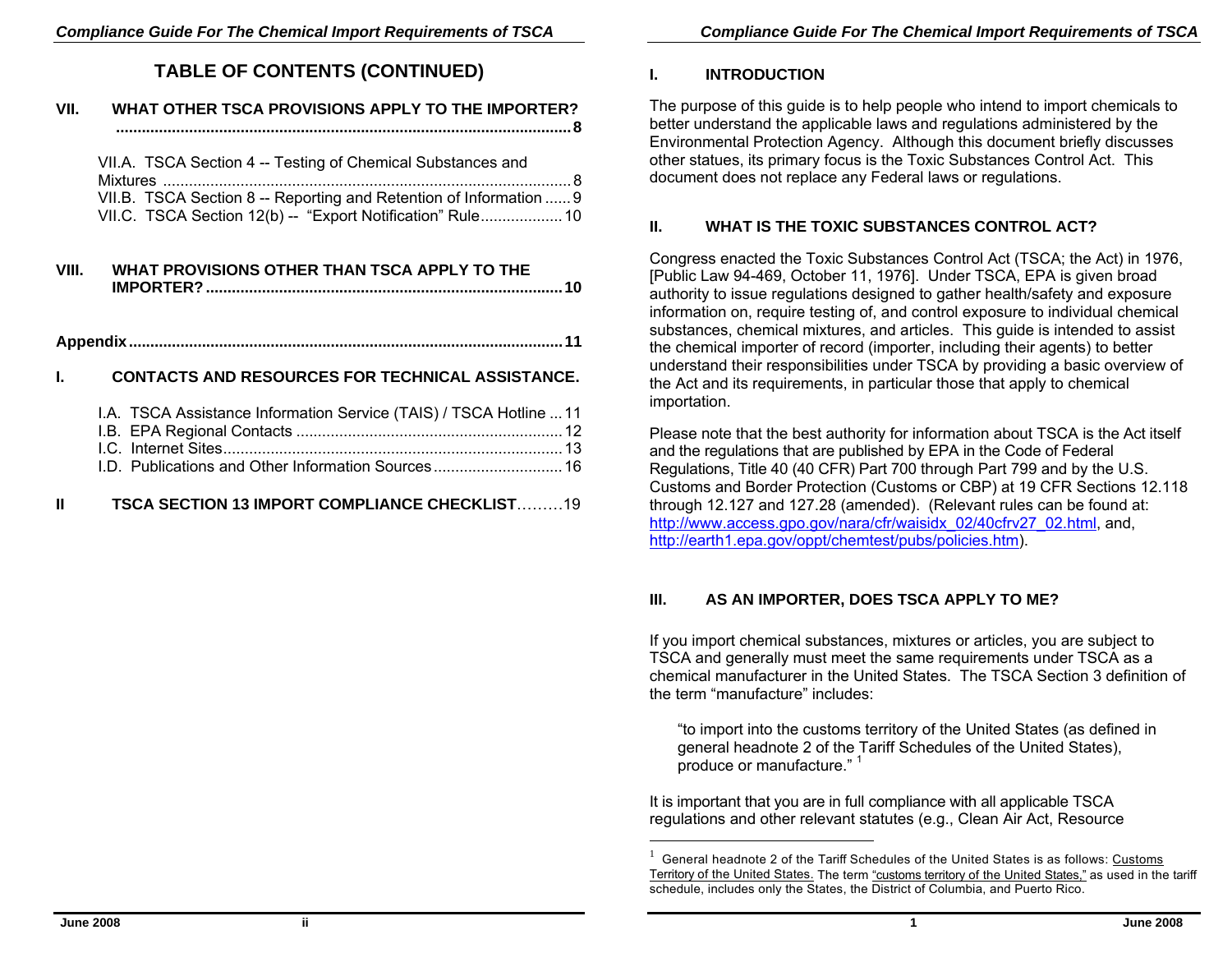## *Compliance Guide For The Chemical Import Req uirements of TSCA*

Conservation and Recovery Act, Federal Insecti cide, Fungicide and Rodenticide Act) *before* you import TSCA-covered chemical substances, mixtures, or articles into the United States. Non-com plian ce with TSCA can result not only in detained shipments and/or denied entry, but can lead to substantial civil and/or cri minal penalties.

#### **IV. WHAT CHEMICAL SUBSTANCES, MIXTURES AND ARTICLES ARE SUBJECT TO TSCA?**

EPA's authority under TSCA extends to all materials that are **"chemical substances," "mixtures,"** or **" articles"** as d efined under TSCA. TSCA regulations currently exempt certain classes of materials (e.g., the TSCA Section 13 Import Certification regulation currently exe mpts imported articles).

The definitions of these terms are provided belo w:

## **Chemical Substance:**

". . . any organic or inorganic substance of a particul ar molecul ar identity, including -- (i) any combination of such substances occurring in whole or in part as a result of a chemical reaction or occurring in nature and (ii) any element or uncombine d radical."

It is important to note that the term "chemic al substance" als o includes microorganisms.

TSCA Section 3 states that the term chemical substance does **not** include the followin g, whi ch are regulated by other federal laws:

- •**"tobacco or any tobacco product,"**
- a "**pesticide**" as defined under the Federal Insecticide, Fungicide, and Rodenticide Act (FIFRA) when produced, imported, processed or distributed in commerce for use as a pesticide,
- a **"source material," "special nuclear material,"** or **"b y product**  material" as defined by the Atomic Energy Act of 1954, (AEA) and regulations issue d under that act. It is important to note that some radioactive materials not defined by the AEA are subject to TSCA, e.g. Technolo gically Enhanced Naturally Occurrin g Radioactive Materials (TENORM).
- •• an article (i.e., **firearms and ammunition)** the sale of which is subject to the tax impose d under Section 4181 of the Internal Revenue Service Cod e of 1954 (determined without regard to the exemptions from such tax provided by Sections 4182 or 4221 or any other

provision of such cod e),

•<sup>a</sup>**"food," "food additi v e," "drug," "co s metic,"** or **"device"** as defined in Section 201 of the Federal Food, Drug, and Cosmetic Act (FFDCA) when produced, imported, pro c essed or distributed in commerce for use as a foo d, food additive, drug, cosmetic, or devi ce.

**Mixture:** A "mixture" is defined under Section 3 of TSCA as:

"Any combination of two or more chemi cal substanc es if the combination does not occur in nature and is not, in whole or in p art, the result of chemical reaction; except that such term does not include any combination whi ch occurs, in whole or in part, as a result of a chemi cal reaction if none of the chemi cal substances comprising the mixture is a new chemical substance and if the combination could have been manufactured (including imported) for com mercial purposes without a chemical reaction at the time the chemical substances comprising the combination were combined."

"Article" is not defined under TSCA itself, but is define d under various TSCA regulations implemented by CBP or EPA. Under the CBP regulations at 19 CFR Section 12.120(a), concernin g, among other things, the entry of chemi cal substan c es into the Custo ms territory of the United States under T SCA Section 13, "article" is d efined as follows:

#### **Article:**

(a) Article —

(1) Article means a manufactured item whi ch: (i) is forme d to a spe cific shape or d esign during manufacture, (ii) has end use functions de pendent in whole or in part upon its shape or d esign during the end use, and (iii) has either no change of chemical com position during its end use or only those changes of composition which have no commer cial purpose separate from that of the article and that may occur as describ ed in 19 CFR Section 12.120(a)(2); exc ept that fluids and particles are n ot considered articles regardl ess of shape or d esign.

(2) The allowable changes of composition, referred to in 19 CFR Section

 $2$  While it is true that mixtures are not reportable under IUR, the chemical substances comprising the mixture might be (see 710.4 (c)(2), which identifies the substances excluded from the inventory). A mixture is defined in  $\S710.3$ (d);

Note: A chemical substance that is manufactured as part of a mixture is subject to reporting regulations. *This exclusion applies only to the mixture and not to the chemical substances of*  which the mixture is comprised. The term "mixture" includes alloys, inorganic glasses, ceramics, frits, and cements, including Portland cement.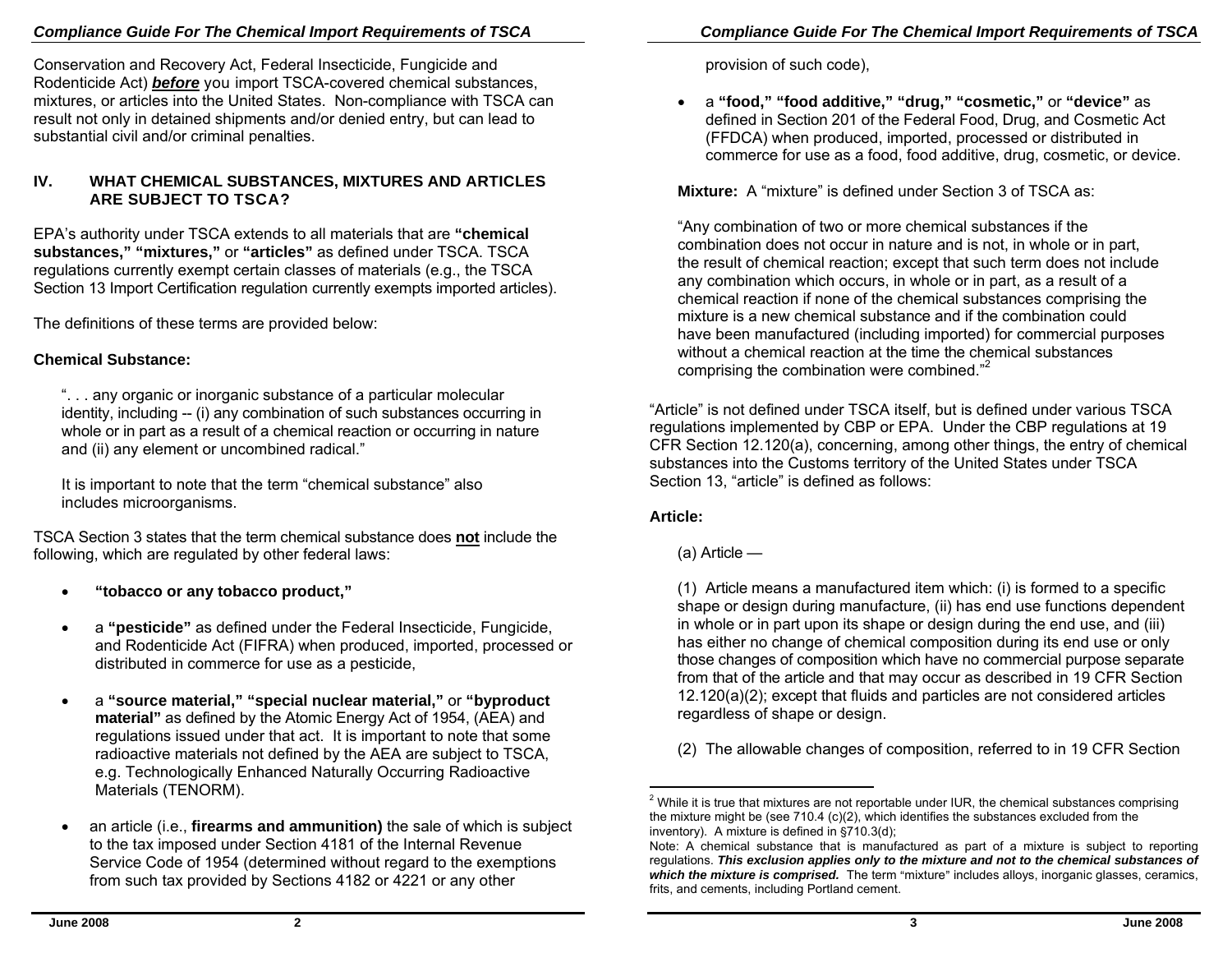#### *Compliance Guide For The Chemical Import Requirements of TSCA Compliance Guide For The Chemical Import Requirements of TSCA*

12.120(a)(1), are those which result from a chemical reaction that occurs upon the end use of other chemical substances, mixtures, or articles such as adhesives, paints, miscellaneous cleaners or other household products, fuels and fuel additives, water softening and treatment agents, photographic films, batteries, matches, and safety flares in which the chemical substance manufactured upon end use of the article is not itself manufactured for distribution in commerce or for use as an intermediate.

An Article is also defined under TSCA regulations at 40 CFR Sections 704.3, 710.3(d), and 720.3(c).

It is also important to note that chemical substances and mixtures are considered to be imported as part of an article **only** if the substances or mixtures are not intended to be removed/released from the article and they have no end use or commercial purpose separate from the article of which they are a part. See Federal Register Notice, number 42, (42 FR), at p. 64583, (December 23, 1977).

- **V. WHAT TSCA PROVISION SPECIFICALLY CONCERNS THE ENTRY OF CHEMICAL SUBSTANCES, MIXTURES, AND ARTICLES INTO THE UNITED STATES?**
- **V.A. TSCA Section 13 Entry Into the Customs Territory of the United States**

#### **(See 40 CFR Part 707.20 "General Import Requirements and Restrictions" and 19 CFR Sections 12.118 through 127.128)**

TSCA Section 13 requires that any chemical substance, mixture, or article containing a chemical substance or mixture be refused entry into the customs territory of the United States if it fails to comply with any rule in effect under TSCA or is offered for entry in violation of TSCA Sections 5, 6, or 7. TSCA Section 13(b) states that the Secretary of Treasury (CBP) after consulting with the EPA Administrator shall issue rules for the administration of Section13(a). These rules were issued in August 1983 and are codified at 19 CFR, Sections 12.118 through 12.127 and 127.28(i).

They require that the importer certify that the chemicals either comply with TSCA, (a "*positive certification*"), or that the chemicals are not subject to TSCA, (a "*negative certification*"). EPA has also issued a 'statement of policy' for TSCA imports in December 1983 found at 40 CFR Section 707.20.

CBP can refuse entry of any shipment that does not have a TSCA certification. An importer of record provides the certification by signing one of the following statements to be typed, preprinted on the invoice, or otherwise included in the entry documentation:

- **+ Positive Certification Statement:** "I certify that all chemical substances in this shipment comply with all applicable rules or orders under TSCA and that I am not offering a chemical substance for entry in violation of TSCA or any applicable rule or order under TSCA."
- **\_ Negative Certification Statement: "**I certify that all chemical substances in this shipment are not subject to TSCA."

#### **V.B. Abbreviated Overview of TSCA Certification Requirements**



#### **V.C. Other Certification Considerations**

Certification is also required for substances that are imported and are received by mail or commercial carrier, including those intended for research and development. In addition, a "blanket" certification may be requested from the CBP District Director on an annual basis to cover several shipments of the same chemical over a one year period.

#### **VI. WHAT ARE THE MAJOR SECTIONS OF TSCA FOR WHICH TSCA IMPORT CERTIFICATION IS REQUIRED, AND WHAT REQUIREMENTS APPLY?**

Current TSCA import certification requirements apply specifically to compliance with TSCA Sections 5, 6, and 7. The following briefly describe certain major requirements under those sections.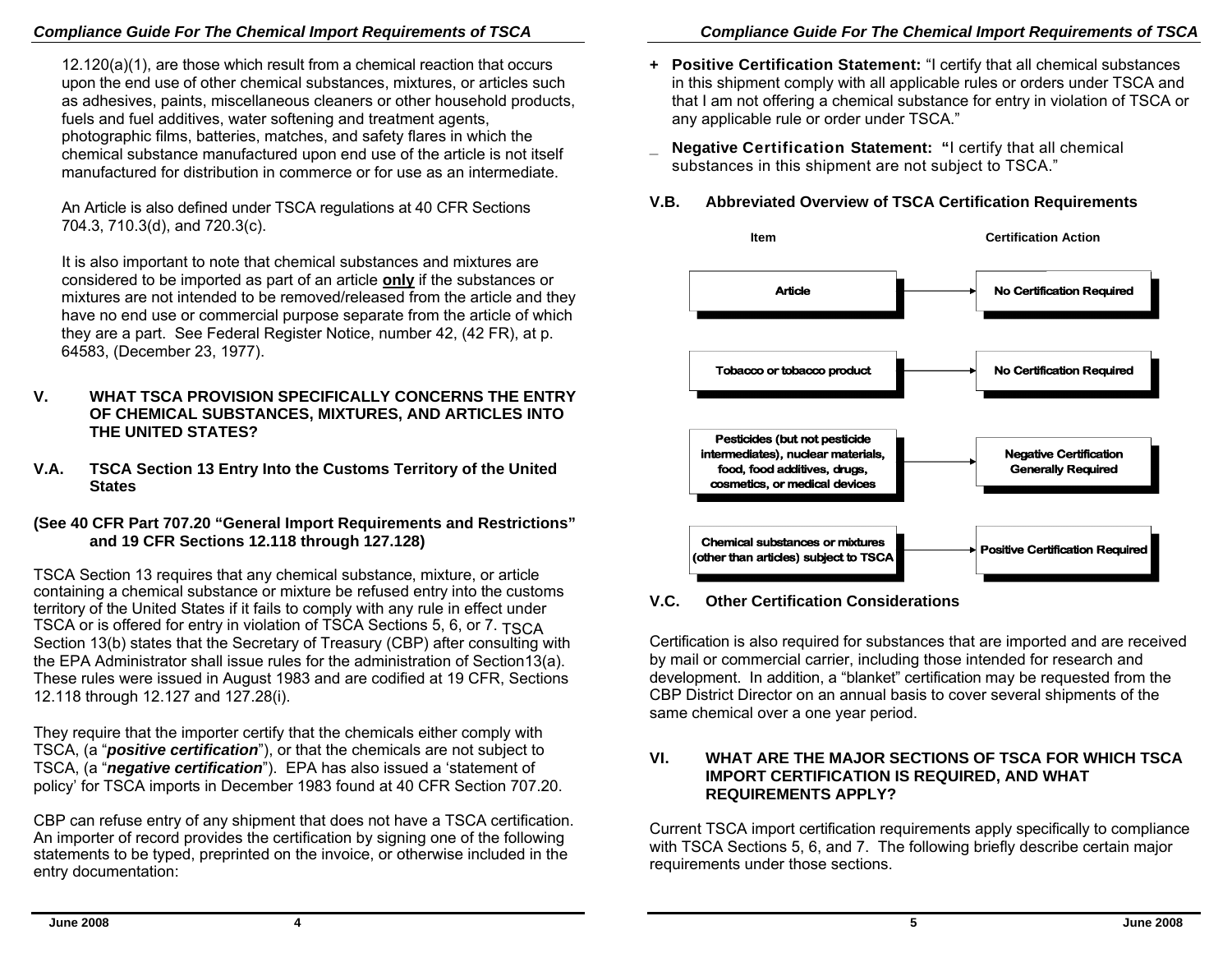**VI.A. TSCA Section 5: New Chemical Substances** 

#### **VI.A.1. TSCA Section 5: Premanufacture Notification**

#### **(See 40 CFR Parts 700, 720, 723, 725 and 747)**

If you are importing chemicals or chemical-containing items into the United States, you must determine whether or not any chemical imported in bulk or as a part of a mixture, is a TSCA chemical substance and/or a "new chemical substance" prior to its importation for a nonexempt commercial purpose. Under TSCA Section 5, persons who intend to manufacture or import a "new chemical substance" into the United States must submit a pre-manufacture notice (PMN) to EPA at least 90 days prior to importation to enable EPA to determine whether the new chemical may present an unreasonable risk to human health or the environment. A new chemical substance is one that is not already in commerce in the United States, as determined by inclusion in the TSCA Inventory of Chemical Substances maintained by EPA. New chemical substances include certain genetically modified microorganisms (also known as intergeneric microorganisms). When the PMN is approved and the substance is imported, a "Notice of Commencement" (NOC) is required to be submitted to EPA within 30 days of the first importation. Following receipt of this NOC, the subject chemical substance will be added to EPA's TSCA Inventory of existing chemical substances for the purposes of future importation and/or domestic production.

#### **VI.A.2. TSCA Section 5 (e): Consent Orders**

If you are a manufacturer or importer who has signed a consent order issued by EPA under Section 5(e) of TSCA, you must also determine whether a chemical substance intended to be imported into the United States is subject to that order. If so, the chemical substance must be in compliance with the provisions of the consent order before it may be imported into the United States.

## **VI.A.3. TSCA Section 5: Significant New Use Rules (SNURs) (See 40 CFR Part 721)**

Prior to importation of a chemical substance subject to TSCA into the United States, an importer must determine whether the substance is subject to a Significant New Use Rule issued under Section 5 of TSCA. Section 5 authorizes EPA to designate use of a chemical substance as a "significant new use," and require the submission of information to EPA prior to the chemical substance being manufactured (including imported) or processed for that use.

#### **VI.A.4. Exemptions to Section 5 of TSCA**

Section 5 also provides for certain exemptions to the 90-day review of new chemicals. For specific details, see the regulations cited below and Section 5. Please note, TSCA compliance certification is still required to import these chemicals.

- •Research and Development Exemption - See 40 CFR Section 720.36
- •Test Marketing Exemption - See 40 CFR Section 720.38
- • Low volume/low release/low exposure Exemption - See 40 CFR Section 723.50
- •Polymer Exemption - See 40 CFR Section 723.250.

#### **VI.B. TSCA Section 6 Regulation of Hazardous Chemical Substances and Mixtures**

#### **(See also 40 CFR Parts 747, 749, 761, and 763)**

An importer must also determine whether a chemical substance it intends to import into the United States is subject to a rule issued under Section 6 of TSCA. Section 6 authorizes EPA to take regulatory action to protect against unreasonable risk of injury to human health or the environment due to the manufacture (including importation), processing, and distribution in commerce, use, or disposal of a chemical substance or mixture. For example, EPA has promulgated regulations under Section 6 applicable to polychlorinated biphenyls (PCBs), asbestos, certain metal working fluids and hexavalent chromium. The importation of PCBs, or articles containing PCBs, is prohibited under TSCA with some specific exemptions. In addition, the importation of certain asbestos-containing products, such as flooring felt, commercial paper, corrugated paper, rollboard, and specialty paper is banned under TSCA.

#### **VI.C. TSCA Section 7 Imminent Hazards**

Because imports are required to comply with any judicial orders that may be issued under Section 7 of TSCA, importers need to be aware of Section 7 requirements. Section 7 authorizes EPA to commence a judicial action for seizure of a chemical substance, mixture, or article containing such a chemical substance or mixture, which EPA has determined is imminently hazardous, and/or for other relief against any person who manufactures (imports), processes, distributes in commerce, uses, or disposes of an imminently hazardous chemical substance or mixture or any article containing such a substance or mixture.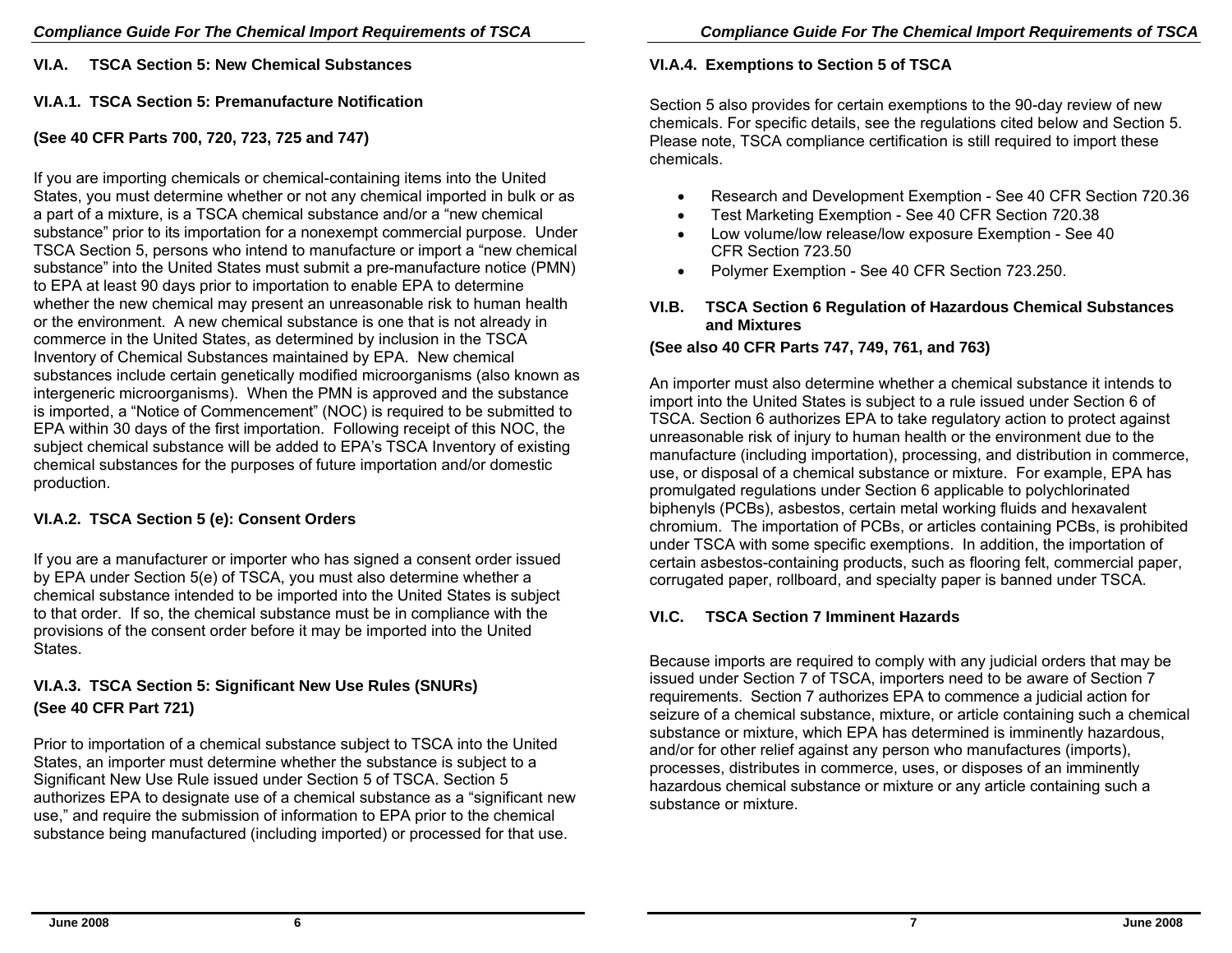#### **VI.D. TSCA Section 13 Import Certification Decision-Making Process**

| 1. | Is the material in the shipment<br>to be imported an "article," or<br>tobacco or tobacco product?                                                                                                                                                                             | If Yes -- Import certification is not<br>required (positive or negative).                                                                                                                                                                                                                                                |
|----|-------------------------------------------------------------------------------------------------------------------------------------------------------------------------------------------------------------------------------------------------------------------------------|--------------------------------------------------------------------------------------------------------------------------------------------------------------------------------------------------------------------------------------------------------------------------------------------------------------------------|
|    |                                                                                                                                                                                                                                                                               | If $No$ - Continue to #2.                                                                                                                                                                                                                                                                                                |
| 2. | Is the material in the shipment<br>to be imported (a) a pesticide;<br>(b) a source or special nuclear<br>material or byproduct; (c) a<br>firearm or ammunition; or (d) a<br>food, food additive, drug,<br>cosmetic, or device; as those<br>terms are described in Part III of | If Yes -- The material is not subject to<br>TSCA, but a "negative" TSCA import<br>certification is required unless the<br>shipment is clearly identified as being a<br>pesticide or other chemical not subject<br>to TSCA ffor example, the shipment is<br>accompanied by FDA Form FD701 or<br>EPA (FIFRA) Form 3540-1]. |
|    | this guide?                                                                                                                                                                                                                                                                   | If $No -$ Continue to #3.                                                                                                                                                                                                                                                                                                |
| 3. | Does the shipment contain any<br>chemical substances or<br>mixtures regulated under TSCA<br>Section 5 (including new<br>chemical substances), TSCA<br>Section 6, or TSCA Section 7?                                                                                           | If Yes $-$ Continue to $#4$ .                                                                                                                                                                                                                                                                                            |
|    |                                                                                                                                                                                                                                                                               | If No - A positive TSCA import<br>certification can be made.                                                                                                                                                                                                                                                             |
|    | Have you complied with TSCA                                                                                                                                                                                                                                                   | If Yes -- A positive TSCA import<br>certification can be made.                                                                                                                                                                                                                                                           |
| 4. | sections 5, 6, and 7 with respect<br>to the chemical substances<br>and/or mixtures in your<br>shipment?                                                                                                                                                                       | If No -- Import certification cannot be<br>provided and the shipment cannot be<br>imported until you have complied with all<br>applicable requirements under TSCA<br>sections 5, 6, and 7.                                                                                                                               |

*[Note that importers' responsibilities under TSCA Sections 4, 8, and 12(b) are dealt with briefly in the following sections of this document. Because TSCA Sections 4, 8, and 12(b) regulations/requirements do not affect importers' responsibilities under TSCA Section 13, they are not reflected in this decision process. For a more detailed overview of the decision-making process, see Appendix II – TSCA Section 13 Import compliance Checklist].* 

## **VII. WHAT OTHER TSCA PROVISIONS APPLY TO THE IMPORTER?**

Be aware that imports must also be in compliance with certain other sections of TSCA, although current regulations require certification at the time of import only for compliance with TSCA Sections 5, 6, and 7.

## **VII.A. TSCA Section 4 Testing of Chemical Substances and Mixtures (See 40 CFR Parts 790, 791, 792, 799 and 766)**

Under Section 4 of TSCA, EPA has the authority to require manufacturers

(including importers) and processors of chemical substances and mixtures to conduct testing on the health and environmental effects of chemical substances and mixtures. A person who imports or intends to import a chemical substance or mixture subject to a test rule under Section 4 must comply with Section 4 requirements unless the importation qualifies for an exemption included in the regulations at 40 CFR Section 790.42, or under a specific test rule listed under Parts 766 or 799. Following promulgation of a test rule under Section 4, the responsibility to comply with the rule continues for a period of five years from the date the data from all required tests have been submitted or an amount of time equal to that which was required to develop the test data, whichever is longer. Importers therefore have a continuing responsibility to determine whether a chemical substance or mixture which they import or intend to import is subject to a test rule.

#### **VII.B. TSCA Section 8 Reporting and Retaining Information**

Section 8 of TSCA authorizes EPA to require persons that manufacture (includes import), process, and distribute in commerce TSCA-covered chemical substances and mixtures to keep certain records and report certain information to EPA. Specific TSCA Section 8 rules (and implementing policy documents in the case of Section 8(e)) that apply to importers are:

- • *TSCA Section 8(a) Inventory Update Reporting – see 40 CFR Part 710. Further information is provided at www.epa.gov/oppt/iur*
- • *TSCA Section 8(a) Preliminary Assessment Information Reporting (PAIR) Rule – see 40 CFR Part 712*
- • *TSCA Section 8(a) Chemical Specific Recordkeeping and Reporting Rules – see 40 CFR Part 704 Subpart B*
- • *TSCA Section 8(c) Allegations of Significant Adverse Reactions Recordkeeping and Reporting Rule – see 40 CFR Part 717*
- • *TSCA Section 8(d) Unpublished Health and Safety Data Reporting Rule – see 40 CFR Part 716*
- • *TSCA Section 8(e) Substantial Risk Information Reporting Requirement (Statutory Provision) – see implementing Policy Statement (43 FR at p. 11110, March 16, 1978) as well as the TSCA Section 8(e) Reporting Guide (June 1991-- available in hard copy from TSCA Hotline).*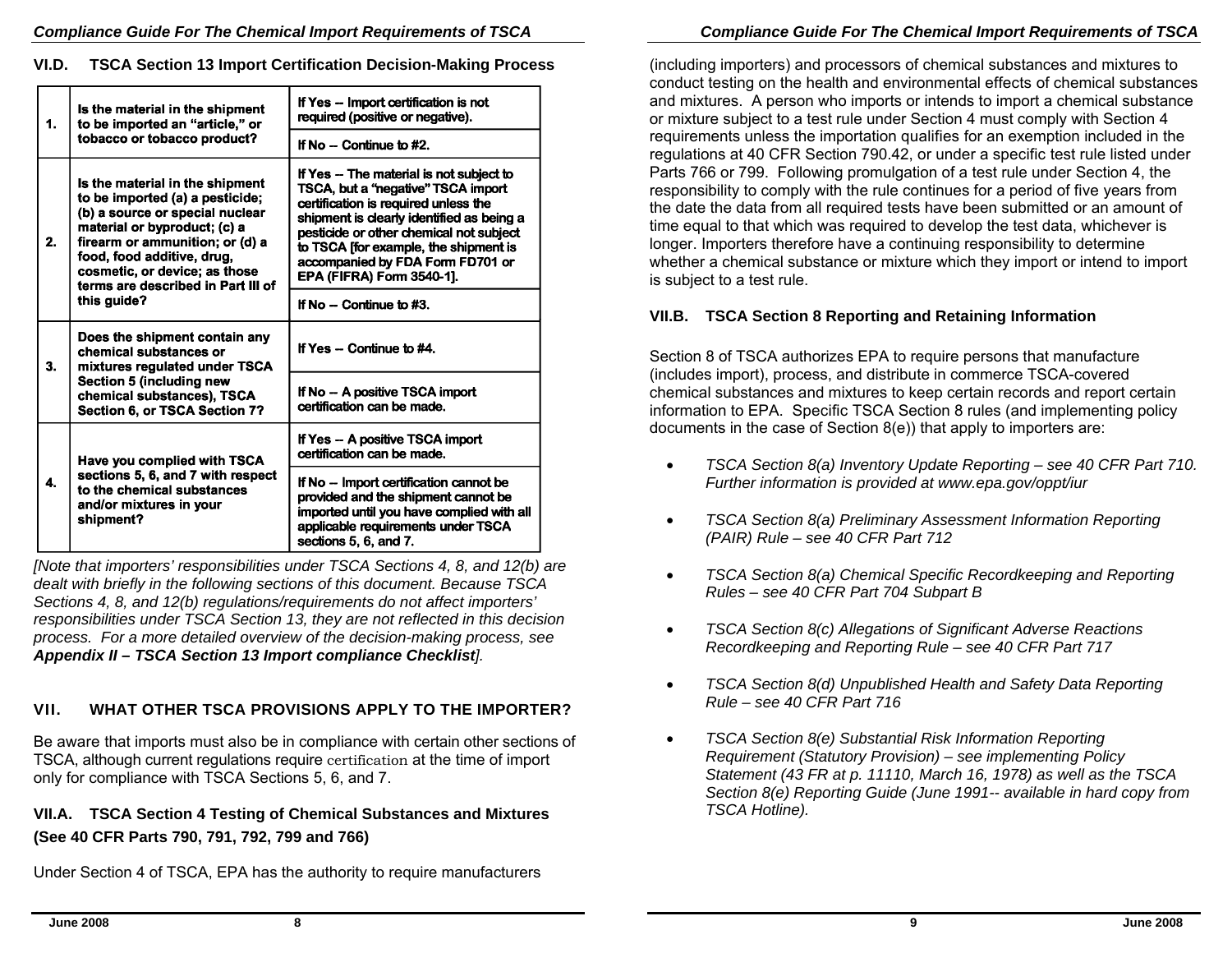**VII.C. TSCA Section 12(b) "Export Notification" Rule** 

#### **(see 40 CFR Part 707 Subpart D).**

Chemical exporters are potentially subject to Section 12(b) of TSCA. EPA's TSCA Section 12(b) export notification requirements apply to chemical substances or mixtures under the following conditions: data are required under TSCA Section 5(b), an order has been issued under TSCA Section 5, a proposed or final rule has been issued under Sections 5 or 6, or an action is pending or relief has been granted under Sections 5 or 7. With regard to Section 4 of TSCA, only those chemical substances or mixtures listed in *final*  Section 4 test rules and Section 4 Enforceable Consent Agreements (ECAs) are subject to the export notice requirements under Section 12(b). Notification of export is generally not required for articles, as provided by 40 CFR Section 707.60(b).

#### **VIII. WHAT PROVISIONS OTHER THAN TSCA APPLY TO ME AS AN IMPORTER**?

It is important to understand that your product may be subject to other, non-TSCA statutory or regulatory requirements administered by EPA, including: the Clean Air Act, the Solid Waste Disposal Act, the Federal Insecticide, Fungicide and Rodenticide Act, and the Comprehensive Environmental Response, Compensation and Liability Act. In addition, other federal agencies may have requirements that apply to your imports including, but not limited to: the US Customs and Border Protection, the Bureau of Alcohol, Tobacco and Firearms, and the Food and Drug Administration. Additionally, international requirements such as the *Stockholm Convention on Persistent Organic Pollutants (POPs), the Rotterdam Convention on the Prior Informed Consent, Procedure for Certain Hazardous Chemicals and Pesticides in International Trade, (PIC), and the Protocol to the 1979 Convention on Long-Range Trans-boundary Air Pollution on Persistent Organic Pollutants (LRTAP), as well as regulations* promulgated by the European Union, e.g. EC 304/2003 may apply.

You may wish to visit the Border Compliance Assistance Center at: http://www.bordercenter.org/ "Environmental Import-Export Issues" for additional information regarding the requirements of EPA administered statutes and international agreements.

#### **Appendix**

#### **I. CONTACTS AND RESOURCES FOR TECHNICAL ASSISTANCE**

#### **I.A. TSCA Assistance Information Service (TAIS)/TSCA Hotline**

U.S. Environmental Protection Agency Office of Pollution Prevention and Toxics Environmental Assistance Division 1200 Pennsylvania Ave., NW, Washington, D.C., 20460 Phone: (202) 554-1404, TDD: (202) 554-0551 Fax: (202) 554-5603 E-mail: TSCA-Hotline@epa.gov Hours of Service: 8:30 a.m. - 5:00 p.m. (EST) M-F

Sponsored by the Office of Pollution Prevention and Toxics, the TSCA Hotline provides information assistance to chemical manufacturers, processors, users, storers, disposers, importers and exporters concerning regulations under TSCA. The Service also operates as an information center for labor associations, government agencies, domestic and foreign governments, embassies, attorneys, and private citizens.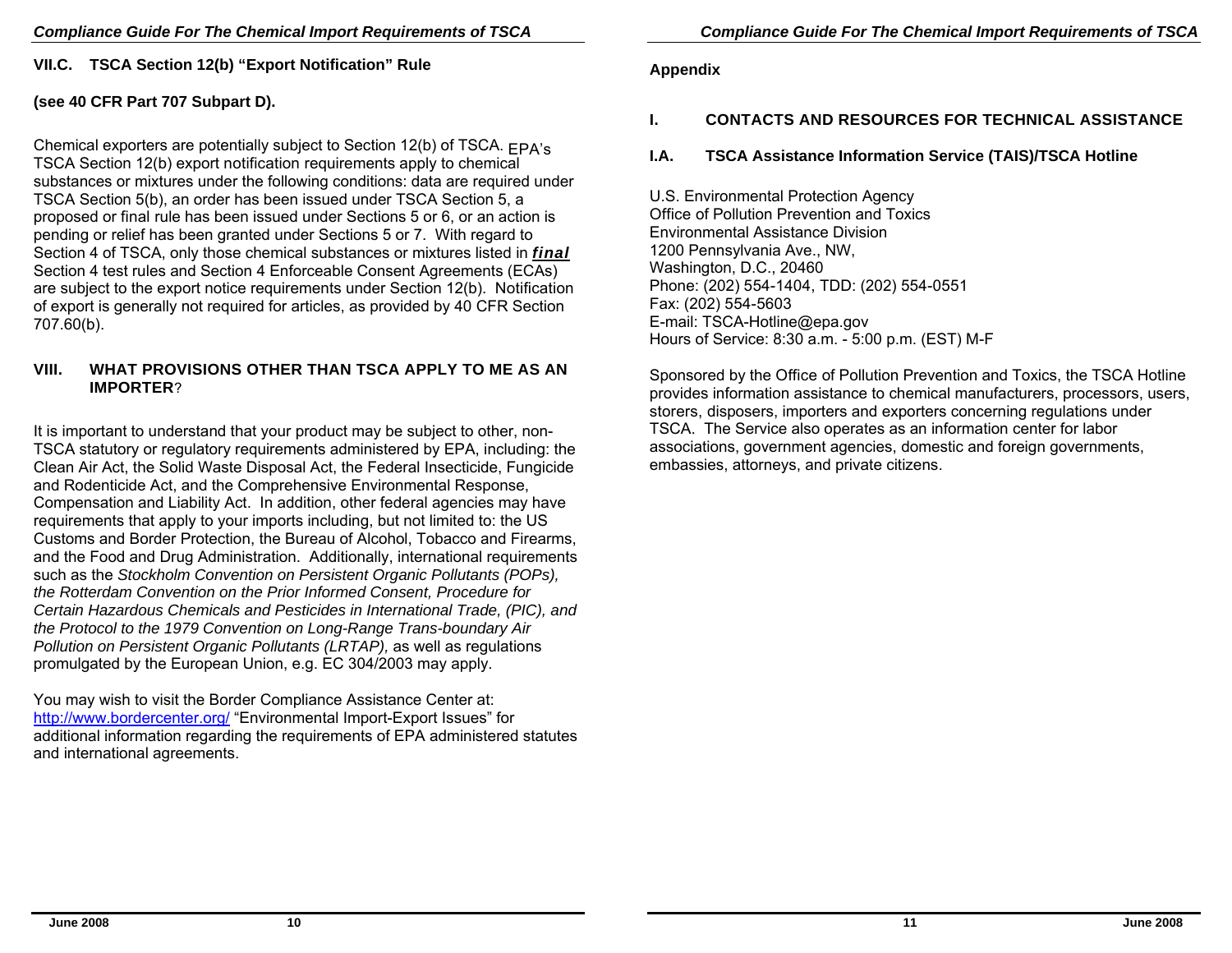#### **I.B. EPA Regional Contacts**

For guidance on the proper procedures to correct any deficiencies in a shipment, contact the follo wing EPA regional offices:

#### *EPA Region 1 (CT, MA, ME, NH, RI, VT)*

Pesticides, Toxics, and Urban Programs Mail Code: CPT One Congress Street, Suite 1100 Boston, MA 02114-2023 Phone: (617) 918-1591 Website: www.epa.gov/region01/

#### *EPA Region 2 (NJ, N Y, PR, VI)*

Pesticides and Toxic Substances Branch Mail Code: 105 2890 Woodbridge Avenue Edison, NJ 08837-3679 Phone: (732) 321-6765 Website: www.epa.gov/region02/

#### *EPA Region 3 (DC, D E, MD, PA, VA, WVA)*

Toxics Progra m and Enforcement Branch Mail Code: 3WC33 1650 Arch Street Philadelphia, P A 19103-2029 Phone: (215) 814-2080 Website: www.epa.gov/region03/

#### *EPA Region 4 (AL, FL, GA, KY, MS, N C,*

*SC, TN)*  Pesticides and Toxic Substances Branch Mail Code: APTMD/TS 61 Forsyth Street, SW Atlanta, GA 30303-8960 Phone: (404) 562-8956 Website: www.epa.gov/region04/

#### *EPA Region 5 (IL, IN, MI, MN, OH, WI)*

Pesticides and Toxics Enforcement Section Mail Code: DT8J 77 West Jackson Boulevard Chicago, IL 60604-3507 Phone: (312) 886-6879 Website: www.epa.gov/region5

## *EPA Region 6 (AR, LA, NM, OK, TX)*

Toxics Section Mail Code: 6PD-T 1445 Ross Avenue, Suite 1200 Dallas, T X 75202-2733 Phone: (214) 665-6714 Website: www.epa.gov/region06/

#### *EPA Region 7 (IA, KS, MO, NE)*

Air, RCRA, and Toxics Division Mail Code: ARTD/CRIB 726 Minnesota Avenue Kansas City, M O 66101 Phone: (913) 551-1404 Website: www.epa.gov/region07/

#### *EPA Region 8 (CO, MT, ND, SD, UT, WY)*

Pollution Prevention and Pesticides and Toxics Program Mail Code: 8P-P3T 1595 Wynkoop Street Denver, CO 80202-1129 Phone: (303) 312-6147 Website: www.epa.gov/region08/

#### *EPA Region 9 (AZ, CA, HI, NV, AS GU***)**

Toxics Office Mail Code: CED-4 75 Hawthorne Street San Francisco, CA 94105 Phone: (415) 947-4180 Website: www.epa.gov/region09

#### *EPA Region 1 0 (AK, ID, OR, WA)*

Solid Waste and Toxics Unit Mail Code: WCM-128 1200 6th Avenue Seattle, W A 98101 Phone: (206) 553-1716 Website: www.epa.gov/region10/

#### **I.C. Internet Sites**

## **The Border Compliance Assistance Center**

Website: www.bordercenter.org

The Border Complian ce Assistance Center offers co mplian ce assistance for anyone ship ping regulated materials across U. S. borders. The Border Center is conveniently arranged into three main areas of interest: (1) shipments of hazard ous waste from Mexico, (2) shipments of municipal solid waste shipped from Canada, and (3) Ch emical Import-Export Issues site whi ch provides information on importin g and exportin g chemi cals and includes a new section on importing a motor vehicle into the United States. In addition, users will find information on existing internation al agreements and applicable regulations. The site includes a 'news section' to kee p buyers, sellers, and transporters informed.

The Border Complian ce Assistance Center website is maintaine d b y the National Center for Manufacturing Sciences (NCMS), and is one of the 14 EPAsponsored Centers.

#### **ChemAlliance Regulatory Information for the Chemical Process Industr y** Website: www.ChemAlliance.org

ChemAlliance is a source of up-to-date information concerning the envir onmental re gulations affecting the che mical industr y. Che mAllianc e is oper ated by a partnership of envir onmental professionals in academia, government and industry. The site offers access to feature articles, regulatory information, regulatory and complian ce tools, and p ollution prevention information.

## **U.S. EPA Office of Pollution Prevention and Toxics (OPPT)**

Website: <u>www.epa.gov/oppt/</u>

OPP T is responsible f or i mplementing T SCA and c ertain other U.S. environmental rules and legisl ation. The OPPT website contains information about and links to: OPPT projects and pro grams (e.g., N ew Chemicals Program); other information resources (e.g., dockets, clearinghouses, libraries, and hotlin es); OPPT publications; an d chemical and regulatory information databases and software.

## **TSCA Section 13 Req uirements Program**

Website: http://www.epa.gov/oppt/chemtest/pubs/imex.html Phone: (202) 564-4780 This site pro vides information on Section 13 import c ertific ation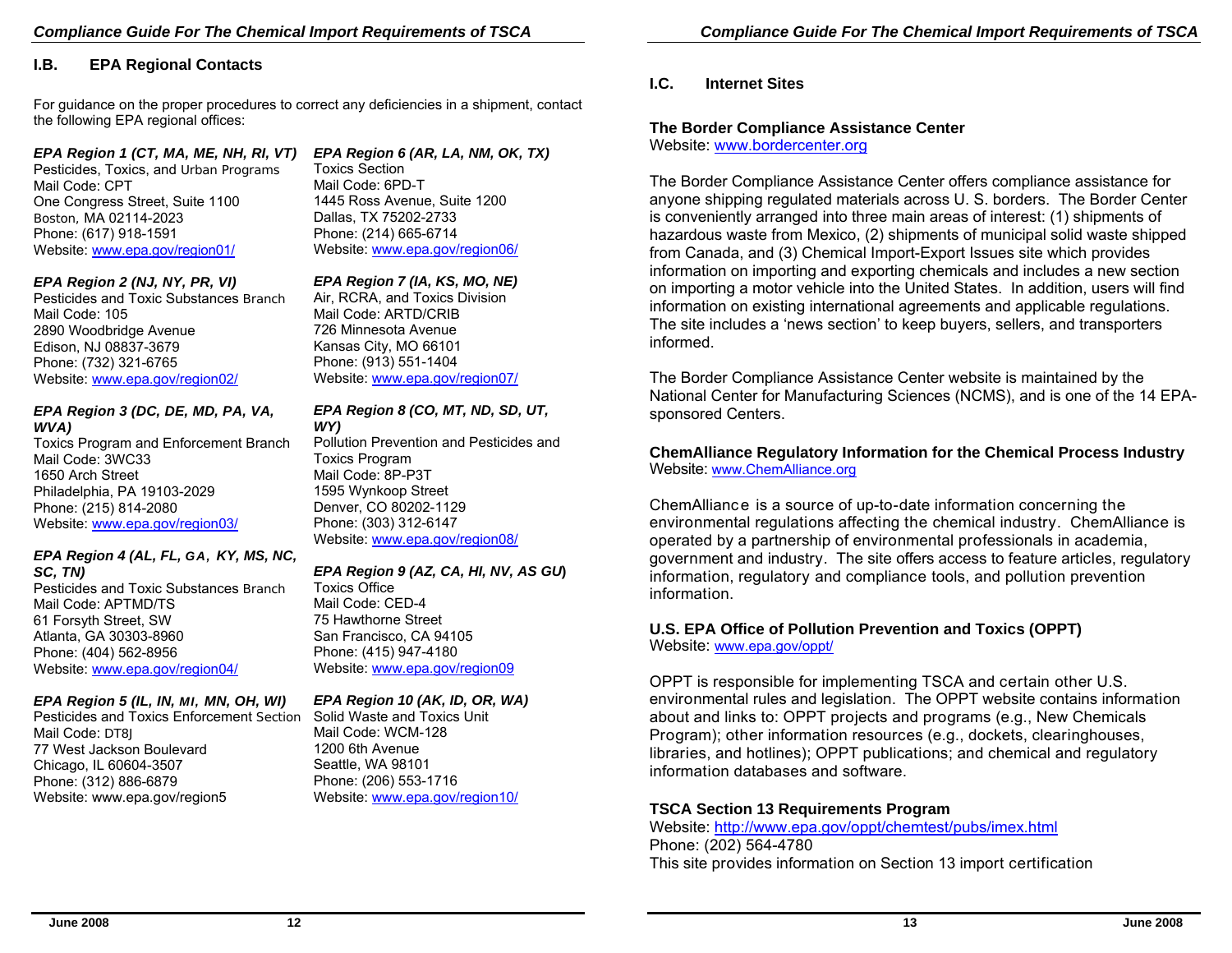requirements. Additional information may be obtained from the Chemical Information and Testing Branch.

#### **TSCA Inventory (Public Version)**

Website: http://msds.ehs.cornell.edu/tscasrch.asp

Cornell University offers user access to the non-confidential (public) TSCA Inventory through a searchable database in the Health and Safety section of their homepage. To conduct a search, the user must enter a CAS number or a full chemical name. *Important Note: For the most accurate information about the status of a chemical in regard to the public portion of the TSCA Inventory, contact the Chemical Abstract Service (CAS) at 800-631-1884* 

#### **Chemical Abstract Service**

Website: www.cas.org/ Phone: (800) 631-1884

**Chemical Abstract Service,** a division of the American Chemical Society, is the producer of the world's largest and most comprehensive databases of chemical information. The public (i.e., non-confidential) portion of the TSCA Inventory is available online for members for searches through the Science and Technology Network (STN). CAS also provides information regarding chemical lists of other countries. Please see, "Bona Fide Searches" for information about the confidential portion of the TSCA Inventory.

#### **TSCA Inventory Update Reporting (IUR)**

Website: www.epa.gov/oppt/iur Phone: (202) 260-2523

This site provides information on Inventory Update Reporting requirements. Additional information may be obtained from the TSCA Hotline at (202) 554-1404.

#### **Existing Chemicals Program**

Website: http://www.epa.gov/oppt/chemtest/index.htm Phone: (202) 564-4780

This site provides information on existing chemicals. Additional information may be obtained from the Chemical Information and Testing Branch

#### **Bona Fide Searches**

Website: www.epa.gov/oppt/newchems/pubs/findsubs.htm Phone: (202) 564-8963

This site provides information on how to determine if a chemical is on the confidential portion of the TSCA Inventory. Additional information may be obtained from the New Chemicals program or the TSCA Hotline.

#### **New Chemicals Program**

Website: www.epa.gov/oppt/newchems/

This site describes the procedure for filing TSCA Section 5 "Pre-manufacture Notifications," obtaining forms, and reaching appropriate contacts. Additional information may be obtained from the New Chemicals program or the TSCA Hotline at (202) 564-1404.

#### **TSCA Testing Program**

Website: www.epa.gov/oppt/chemtest/ Phone: (202) 564-4780

This site describes OPPT's TSCA Testing and Information Gathering Program and its objectives, and serves as the major link to information about core TSCA regulations. Additional information can be obtained from the Chemical Information and Testing Branch.

#### **TSCA, 15 U.S.C. Chapter 53**

Website: http://www.access.gpo.gov/uscode/title15/chapter53\_.html

The TSCA statute and all of its amendments are available for downloading through the GPO Access website

#### **TSCA Federal Register Notices**

Website: www.epa.gov/fedrgstr/EPA-TOX/

TSCA Federal Register Notices are arranged by date for those issued since October of 1994. Important Federal Register Notices published before that date is archived by date and title.

#### **Biotechnology Home Page**

Website: www.epa.gov/oppt/biotech/ Phone: (202) 564-8974

Under the scope of TSCA, genetically engineered microorganisms are reportable under the TSCA Inventory reporting regulations (40 CFR Part 710). At this Internet site, users can download the regulations, guidance documents for reporting, risk assessments for certain organisms, and status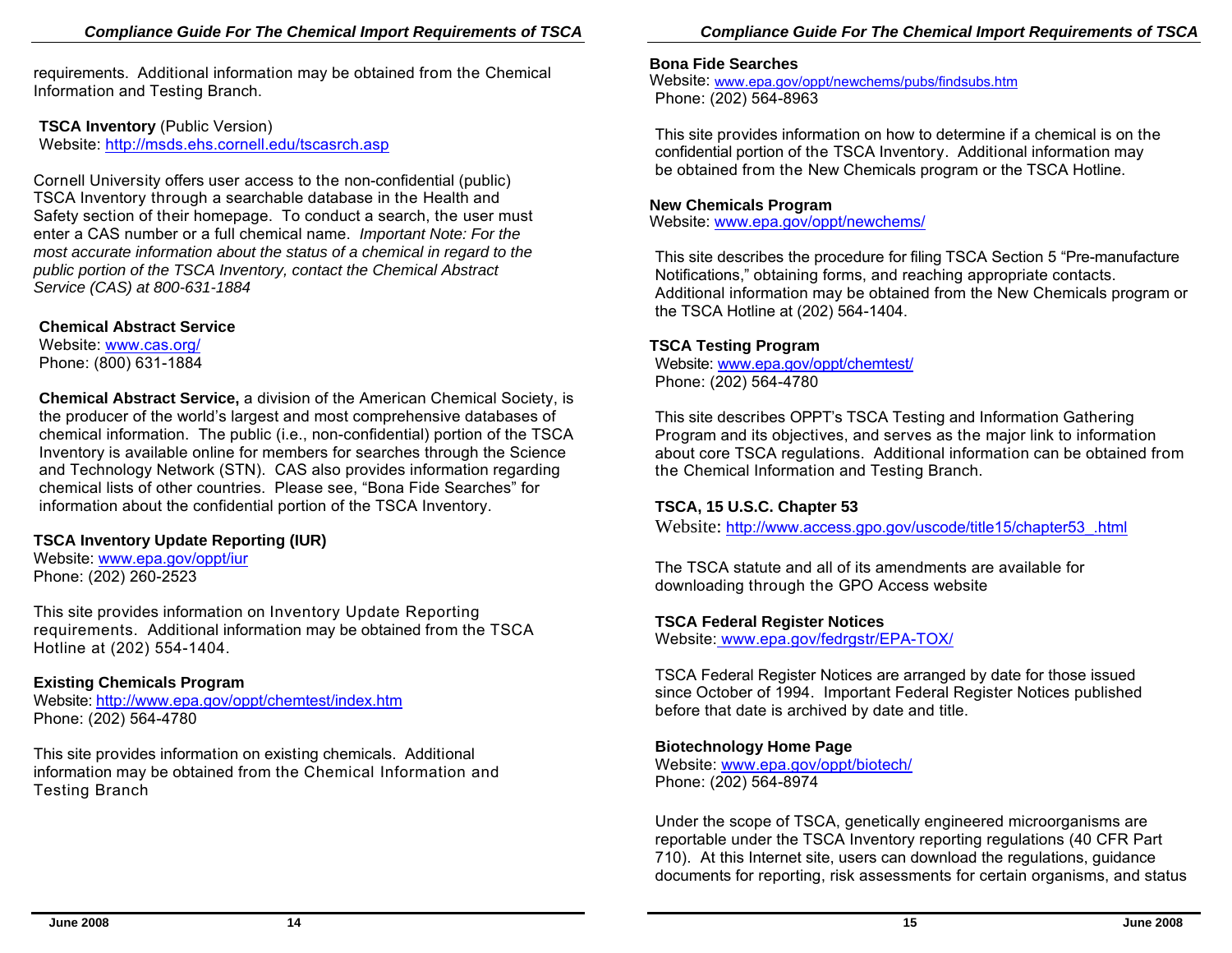reports. For a dditional information, contact the N ew Chemicals Branch.

## **Toxics & Pesticides Enforcement Di vision** *(Need to Change this)*

Website: www.epa.gov/compliance/about/offices/division/tped.html

This division of the Office of Enforcement and Compliance Assurance (OECA) handles enforc ement activities for TSCA, FIFRA, and EPCRA. Users ha ve a ccess to enforcement response poli cies, enforcement guidance, civil penalty policies, and information about Supplemental Environmental Projects (SEPs).

## **The Right to Know Netw ork**

#### Website: www.rtknet.org

RTK Net was started in 1989 in support of the Emergency Planning and Community Right to Know Act (EPCRA), which requires that information be made available via the TRI. TSCA information is available through chemical fact sheets, IRIS, and other databases such as the TSCA Test Submissions (T SCATS) d atabase. TSCATS contains unpublished toxicol ogical and ecologic data submitted by industry under Sections 4 test rules, 8(d) health and safety studies, 8(e) substantial risk notices, and "For Your Information" FYI submissions.

## **I.D. Publications and Other Information Sources**

The following publications contain supplementary information on TSCA and TSCA-related issues:

*Toxic Substances Control Act: A Guide for Chemical Importers/Exporters* (EPA 560/1-91-001), U.S. EPA, Office of Toxic Substances, April 1991.

*TSCA Import Complian ce Checklist* (EP A 740-B-08-001), U.S. EPA, Office of Pollution Prevention and Toxics, April 2008.

*New Chemicals Program* (Brochure) (EPA 743-F-95-001), U.S. EPA, Office of Pollution Prevention and Toxics (OPPT), May 1995.

*Laym a<sup>n</sup>'s Guide to TSCA* (Brochure) (EPA 560/1-87-011), U.S. EPA, Office of Toxic Substances, June 1987.

*TSCA Inventory* (Public Versi on) Website: www.ntis.gov/ Phone: (800) 553-NTIS

To buy a full copy of the public (i.e., non-confidential) portion of th e TSCA Inventory, users must purchase it on disk or C D ROM from the National

Technical Inf ormation Service (NTIS). At this site, the user can get pri ce information and ordering num bers to g et the latest copy.

## **Master Testing List**

Website: http://www.epa.gov/opptintr/chemtest/pubs/mtlintro.htm

The Master Testing List (MTL) is used by OPP T to establish the TSCA Existing Chemical Testing Program agenda. The MTL presents a consolidated listing of OPP T's existin g chemical testing priorities as well as those of other EPA program offices, other federal agencies, the T S CA Interagency Testing Committee, and international organizations such as OECD.

## **O P P T Chemical Fact Sheets**

Website: www.epa.gov/oppt/chemfact/

To obtain copies of these and other public ations, contact the TSCA Assistan ce Information Service, or you may contact:

## **National Service Center for Environmental Publications (NS CEP)**

U.S. Environmental Protection Agency Website: www.epa.gov/ncepihom/index.htm PO Box 42419Cincinn ati, OH 45242-2419 Phone: (513) 489-819 0Toll free: (800) 490-9198 F ax: (513) 489-86 9 5

NSCEP is the central repository an d distribution center for EPA publications. NSCEP produces the Annual EPA National Publications Catalog and maintains an in-hous e inventory of 7,000 current EPA publications available to the public free of charge.

## **Nati onal Environmental Publi cations Internet Site (NEPIS)**

Website: http://nepis.epa.gov/

NEPI allows users to search, view, and print from a collection of o ver 2 0,000 of EPA's technical and pu blic information d o cuments.

## **OPPT Chemicals Library**

Website: http://www.epa.gov/oppt/library/

The library provi des the g eneral public, environm ental groups, educational organizers, state and local organizations, and other int erested p arties with access to many of OPPT's information pro ducts and services.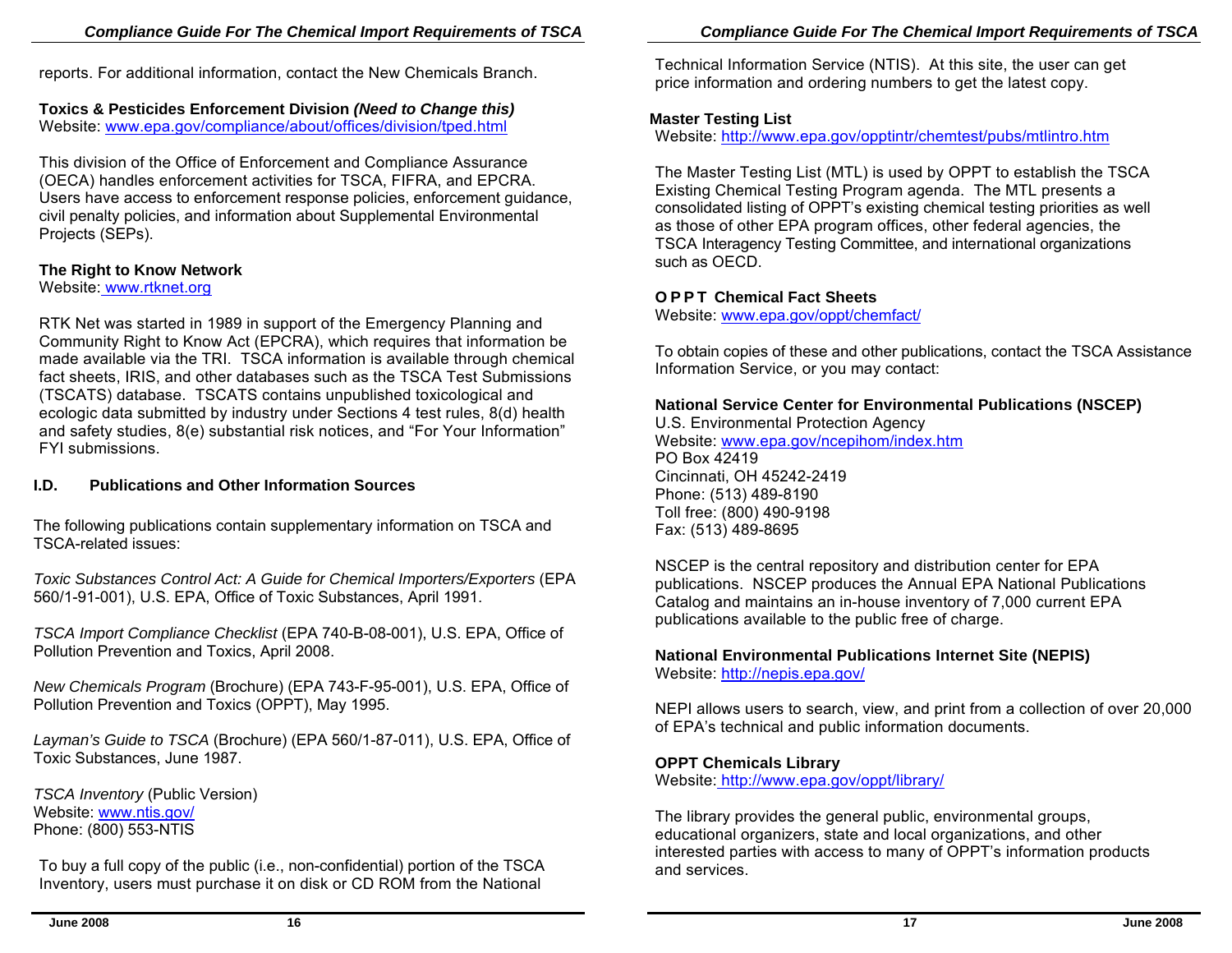#### **Nati onal Technical I nformation Service (NTIS)**

U.S. Department of C ommerce Springfield, VA 22161 F or subscriptions or orderin g options: Phone: (703) 605-606 0 Toll Free: (800) 363-206 8

For other items: Phone: (703) 605-6000 T oll Fre e: (800) 553-6847 F ax: 703-321-8547

NTIS sells copi es of the public porti on of the TSCA Inventory on disk and CD-ROM.

#### **Appendix II TSCA Section 13 Import Compliance Checklist**

#### **Disclaimer**

This checklist is a complian ce assistance tool only and is not a substitute for appli cable laws or regulations. It does *not* create any legal rights or defenses to enforcement actions for failure to comply with environmental laws or regulations. This checklist is not a substitute for the TSCA statute and regulations and is not designed to provide importers with sufficient detail to ensure complete certainty of the compliance status of some chemi cals. The information and analysis provided h erein may not be compl ete. For gre ater certainty, importers should refer to the TSCA statute, regulations, interpretive guidance, and personnel at the U.S. Customs and Border Prote ction and/or U.S. Environmental Protection Agency. Compliance with the TSCA import certification requirements will be based solely on TSCA and its regulations. Please also note that, while the current TSCA import rule requires certification of compliance with only Sections 5, 6 and 7, other T SCA requirements may apply to imported chemi cals, for example, under Sections 4, 8 and 12(b) of TSCA.

#### **PURPOSE -- HOW TO COMPLY WITH TSCA IMPORT CERTIFICATION REQUI REMENTS**

This checklist provides a simplified decision tree to help chemi cal importers determine how to certify their chemi cal i mports in ord er to com ply with the regulatory requirements under Section 13 of the Toxic Substances Control A ct (TSCA). The checklist is not the TSCA certification statement itself.

There is no requirement that importers use this d ocument or submit it to the govern ment.

The import requirements under Section 13 of TSCA (15 USC 2612) and related regulations (19 CFR Sections 12.118-12.127 and 127.28(i)) are jointly administered by the U.S. Department of Homeland Security, Custo ms and Border Protection (CBP), in consultation with the U.S. Environmental Protection Agency (EPA) which administers all other provisions of TSCA Title I.  $_{\sf EPA's}$ policy statement on imports of che micals under TSCA appears at 40 CFR Section 707.20.

Under the TSCA Section 13 import requirements, *importers* (defined at 19 CFR Section 101.1) *must certify* that *imported c h e mical substances*  (includin g chemical substances in **mixtures**, and certain *intergeneric microorganisms*) either:

● c omply with TSCA (*positive certific ation*), or

● are not subject to TSCA (*negative certification*).

However, certain chemicals require *no certification*. According to the CBP regulations and EPA's policy statement, the certification applies only to TSCA Sections 5, 6 and 7, but not Sections 4 and 8. (Currently there are no Section 7 actions).

## **INSTRUCTIONS -- HOW TO USE THIS CHECKLIST**

The following analysis sh ould be applied to each che mical you intend to import, including che micals in mixtures. Answer the questions belo w to help determine whi ch certification option is appropriate for your chemical import. **For most chemicals, this entire analy sis can be resolved by a single affirmative response in either Section I, Section II, or one subsection of Section III.**  (How e ver for s ome chemicals, multiple affirmative responses may be necessary in Section III to certify TSCA compliance). The three main sections below are:

I. No Certification Required *-- A sin gle "ye s" indicates that no certification is required.* 

II. Non-TSCA/Negative Certification *-- A single "yes" indicates that the imported m aterial is not subject to TSCA jurisdiction.* 

III. TSCA-Compliant/Positive Certification *-- In general, a single "ye s" in a subsection of Section III indicates that the imported chemical s ubstance*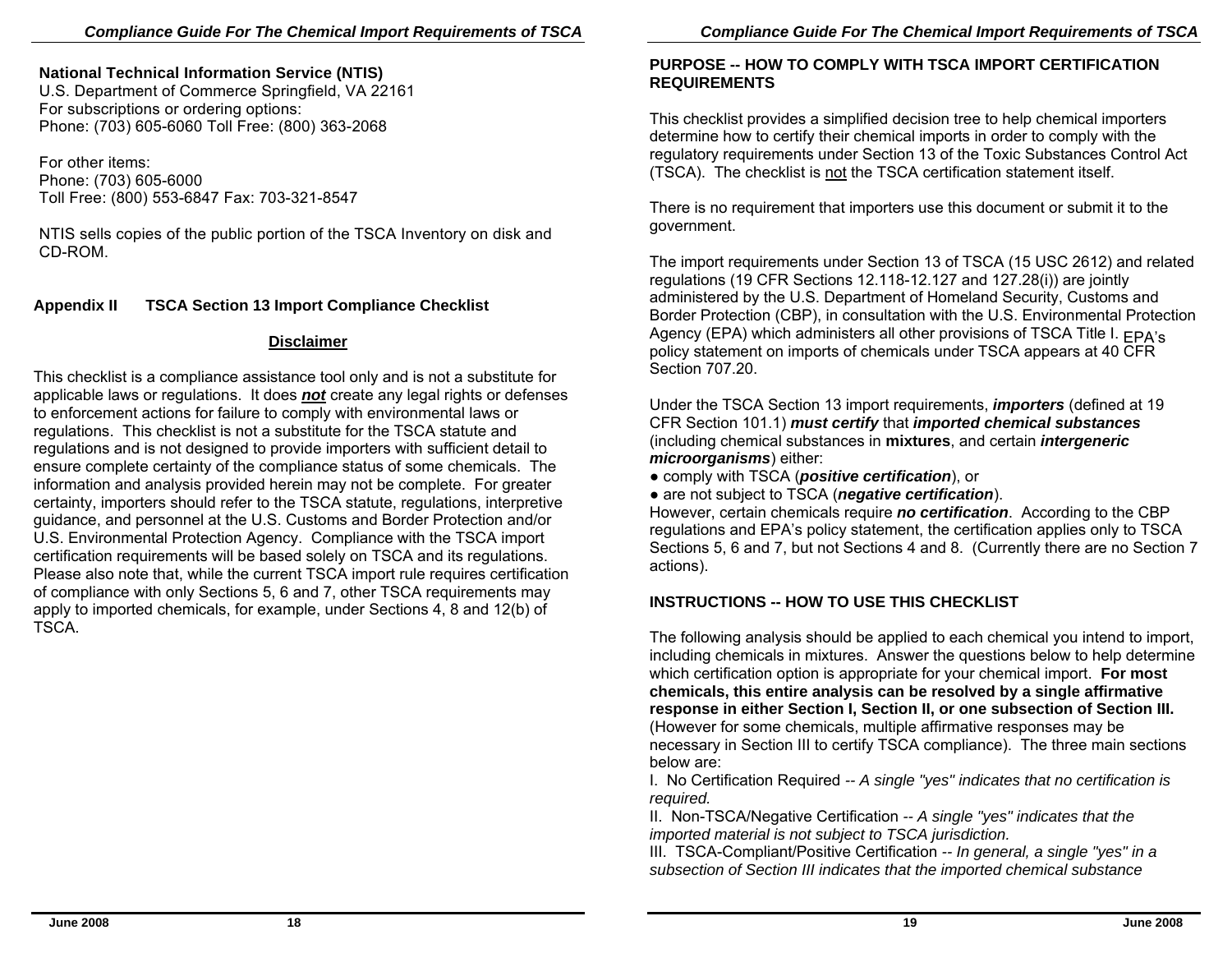#### *complies with TSCA.*

(For rules on one-year port-specific "blanket certifications," see 19 CFR Section 12.121(a)(2)(ii)).

#### **WHERE TO FILE CERTIFICATIONS**

According to 19 CFR Section 12.121(a)(2), TSCA import certification statements must be filed with the director of the port of entry of the shipment. For chemi cal imports that do not enter through a CBP port, such as import via regular mail or courier, certification state ments may b e submitted t o the following EPA addresses. (See "Toxic Substances Control Act: A Guide for Chemical Importers/Export ers," (EPA 5601/1-91-001) US EPA, Offi c e of Toxic Substances, April 1991, p.32, Q&A#55; "Chemi cals in Progress Bulletin, US EPA, Office of Pollution Prevention and Toxics, April 1992, p.7.). Again, please<br>note that this checklist is not the TSCA certification statement itself and should cklist is not the TSCA certification statement itself and should not be submitted to the government.

 *Mail***:** Document Control Office (7407M), Office of Pollution Prevention and Toxics (OPPT), Environmental Protection Agency, 1200 Pennsylvania Ave., NW., Washington, DC 20460–0001 (Attention: TSCA Section 13 Coordinator).

 *Hand Delivery/Courier***:** OPPT Document Control Offic e (DCO), EPA East Bldg., Rm. 6428, 1201 Constitution Ave., NW., Washington, DC. (Attention: TSCA Section 1 3 Coordinator). Such deliveries are a ccepted only during the Docket's normal hours of operation. The DCO is open from 8 a.m. to 4 p.m., Monday through Friday, excludin g legal holid a ys. The telephone number for the DCO is (20 2) 564-8930.

#### **FOR FURTHER INFORMATION**

If you have questions about TSCA Section 13 import certification, contact the TSCA Hotline at (202) 554-1404 or <u>tsca-hotline@epa.gov,</u> or visit www.epa.gov/oppt/ or www.epa.gov/oppt/chemtest/pu bs/sect13.htm. If not attached, view "Introduction to the Che mical Import Require ments of the Toxic Substances Control Act," (EPA 305-B-08-001) US EPA, Office of Enforcement and Compliance Assurance, March 2008, available at

#### www.epa.gov/oppt/chemtest/pubs/importguide.pdf and

www.epa.gov/compliance/resources/publications/assistance/sect ors/chemimpo r<u>t.pdf</u>. Another relevant guidance document is "Toxic Substances Control Act: A Guide for Chemical Importers/Exporters," (EPA 5601/1-91-001) US EPA, Office of Toxic Substances, April 1991. For questions rel ated spe cifically to Section III.A., New Chemical Substances, c ontact an EPA Pre-Notice Communications Coordin ator at (202) 564-9262.

### **GETTING STARTED -- CHEMICAL SUBSTANCE IDENTIFICATION**

Identifying the chemi cal substan ce you are imp orting, including the individual chemi cal constituents within mixtures, is critical to determin e compliance with the various T SCA requirements and the appropriate certification option.

What is the Chemical Abstracts Index Name and Chemical Abstracts Service (CAS) Registry Number of the chemical substance bein g imported?

**Specific Ch e mical Name**: \_\_\_\_\_\_\_\_\_\_\_\_\_\_\_\_\_\_\_\_\_\_\_\_\_\_\_\_\_\_\_\_ \_\_\_\_\_\_

**CAS Nu mb er** (if available): \_\_\_\_\_\_\_\_\_\_\_\_\_\_\_\_\_\_\_\_\_\_\_\_\_\_\_\_\_\_\_\_\_\_\_\_\_\_

an intergeneric microorganism, what is the genus/spe cies name of the microorganism?

#### **Microorganism Name**: \_\_\_\_\_\_\_\_\_\_\_\_\_\_\_\_\_\_\_\_\_\_\_\_\_\_\_\_\_\_\_\_\_\_\_\_\_\_

#### **Generic Identit y** and **Accession Number**: \_\_\_\_\_\_\_\_\_\_\_\_\_\_\_\_\_\_\_\_\_\_

(TSCA Accession Numbers are 5 or 6-digit identifying numbers assigned by EPA to protect the confidentiality of chemical substances listed in the confidential p ortion of the TSCA Inventory. To determine whether a chemi cal that you wish to import is listed in the confidential portion of the TSCA Inventory, importers may b e able to obt ain an Accession Numb er: (1) from the supplier of the chemical; (2) from EPA per the "bona fide" procedures in 40 CFR Section 720.25(b); or (3) if the Pre-manufa cturing Number (PMN) number is known, by consulting the CD-ROM product "Toxic Substances Control Act (TSCA): Searcha ble Database" sold and distributed by the National Technical Information Service (NTIS) (http://www.ntis.gov) or from one of the private databases that carries this information).

#### **I. NO CERTI FICATION R EQUIRED**

No TSCA imp ort certification is currently required if you respond affirmatively to the following:

**1.** The chemical substance is being imported as part of an "article" as defined at 19 CFR Section 12.120(a) and thus, p er 19 CFR Section 12.121(b), certification is not required. (Note that Section 1 2.121(b) states that a spe cific rule or order can require T SCA import certification for components of articles; however, none currently exist as of the last revision of this document. Als o, although certification is not required, the import of certain articles is still regulated by TSCA. For e xample, for articles containing polychlorinated biphenyls (PCBs) or asbestos, review the information in Sections III.D., and, III.E., below). G Yes G No

.<br>If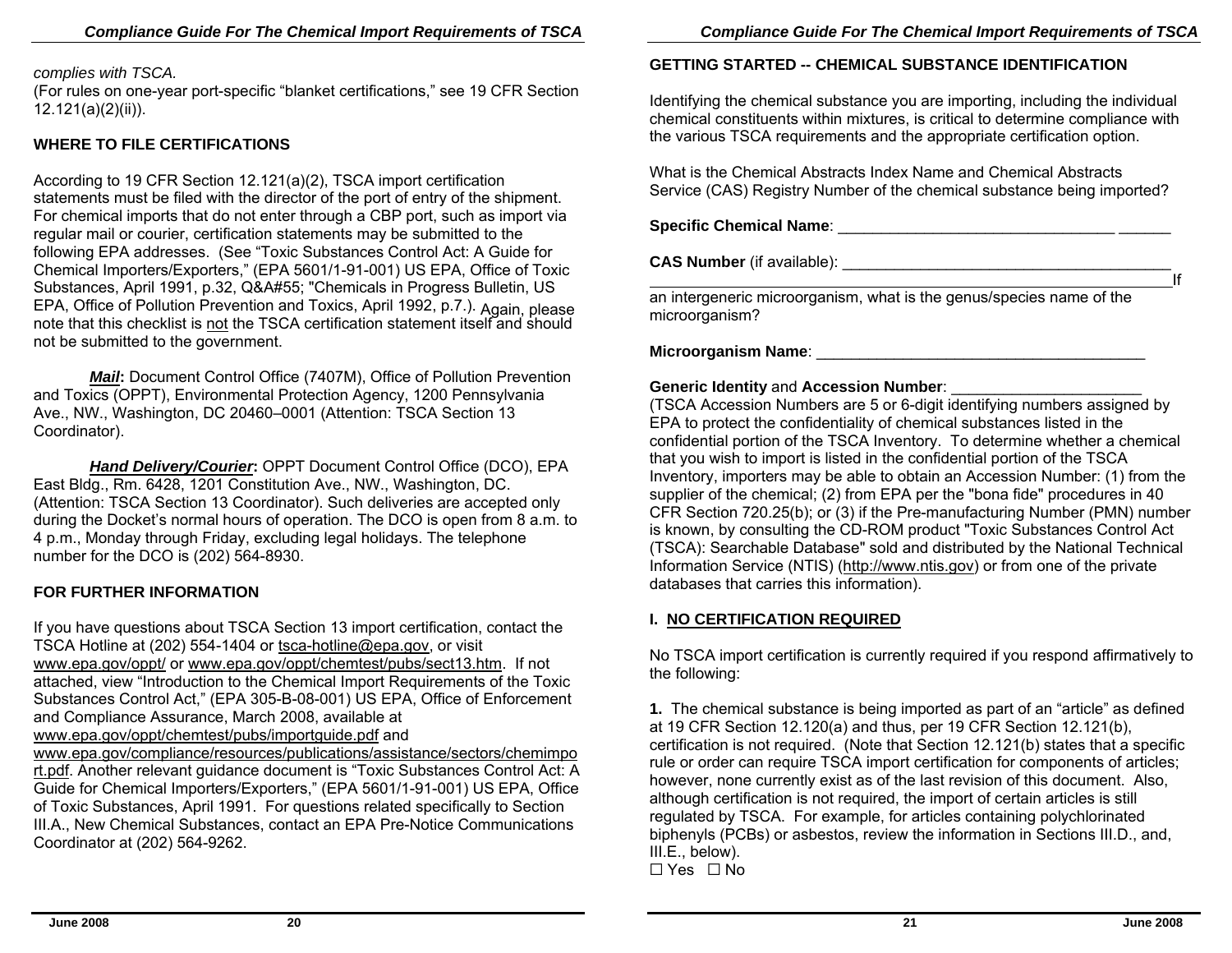**2.** The material being imported is tobacco or a tobacco product per TSCA Section 3(2)(B)(iii), (see the 1991 and 1999 guidance documents referenced in the "Further Information" section).  $\Box$  Yes  $\Box$  No

*If you answered "ye <sup>s</sup>" to either of the above q uestions in Section I, no certification is required. If you answere d "no" to both of the above questio ns, pro ceed to Section II belo w.* 

### **II. NON-TSCA / NEGATIVE CERTIFICATION**

Certain materials and/or uses are not subject to TSCA. If you respond affirmatively to any **one** of the followin g spe cific exclusions under TSCA Section 3(2), then you may certify as follows: **"I certify that all che mical substances in this shipm ent are not subject to TSCA."** 

**1.** The material being imported will be used only as a pesticide (as defined by the Federal Insecticide, Fungicide, an d Rodenticide Act). Note: Pesticide intermediates are subject to TSCA.  $\Box$  Yes  $\Box$  No

**2.** The material being imported is source material, special nuclear material or byproduct material (as defined by the Atomic Energy Act and rel ated regulations). (Note however that radioactive materials not defined above by the Atomic Energ y Act are subject to TSCA, e.g Technolo gically Enhanced Naturally Occurring Radioactive Materials (TE NORM)). G Yes G No

**3.** The material being imported will be used only as a firearm, shell or cartridge (taxable under Section 4181 of the Internal Revenue Cod e of 1954). G Yes G No

**4.** The material being imported will be used only as a food, food additive, drug, cosmetic, or device (as d efined by the Federal Foo d Drug and Cosmetic A ct), including components there of.

G Yes G No

If you answered "yes" to any of the above questions in Section II, you should *certify that the m aterial being imported is not s ubject to TSCA. If you ans wered "no" to all the above questions, proceed to Section III below.* 

Note – If, in addition to the types of non-TSCA uses listed above, the material to be imported will also be used for a use that is subject to TSCA or the use is unknown, then it is ineligibl e for the negative certification and must qualify for the positive certification, which is discussed in Section III below.

#### **III. TSCA-COMPLIANT / POSITIVE CERTIFICATION**

This section probes wheth er the chemical to be imported is subje ct to various TSCA require ments and, if so, whether the chemical complies with, and may be legally imported under, TSCA. If so, the importer m ay certify as follows: **"I certify that all chemical substances in this shipment comply with all applicable r ules or orders under TSCA and that I am not offering a chemical substance for entr y in violation of TSCA or an y applicable rule or order there under.**" For many imported chemicals, a single affirmative response in any one of the following subsections of Section III indicates compliance with TSCA. However, for some imported chemi cals, multiple affirmative responses may be necessary. For example, a new che mical substance may require an affirmative response in both Subsections III.B., and III.D.

#### **A. Import for Export Only**

Section 12(a) of TSCA states that all TSCA require ments (ex cept those under Section 8 of TSCA) do n ot apply to any chemi cal substance that is manufactured, imported, processed or distribute d in commerce solely for export from the United States and labeled as such.

**1.** Is the che mical substan ce imported solely for export from the United States, i.e., not for use in the United States, and is it and any container in which it is encl osed stamped or labeled as intended for export only? G Yes G No

**B. New Che mical Substance Requir ements** (under 40 CFR Part 720 or 723; For intergeneric microorganisms s ee Section III.C.).

Und er TSCA Section 5(a)(1)(A), no person shall import a new che mical substan ce (defined as a chemical not on the TSCA Inventory) unless such person submits to EPA 90-days advance written notice in the form of a premanufacture notice (PM N), or qualifies for one of several exemptions. In order to certify that the chemical substance complies with the "new chemical" notice requirements under TSCA, you should b e able to respond affirmatively to **one**  of the following specific alternatives (although more detailed analysis is necessary to be certain of full compliance with all requirements). For those PMN's and exemptions that require sub mission of an exemption application to EPA, identifying the case number assigned by EPA should help those submitters verify the c orrect res ponse.

If you cannot respond affirmatively to **one** of the following specific alternatives, your chemi c al substan ce may not com ply with the "new chemi cal" notice requirements under TSCA, in whi ch case it may not be legally imported.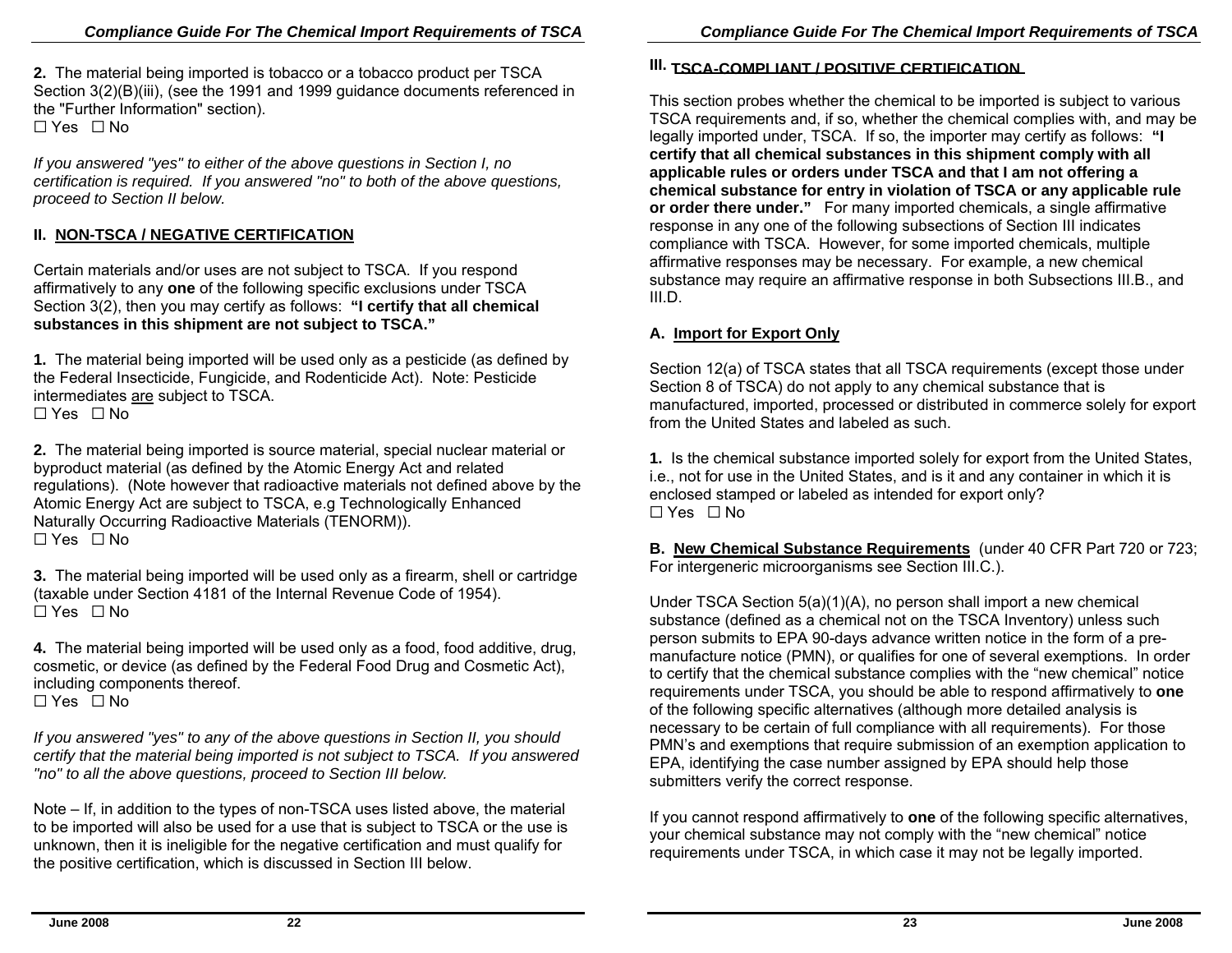**1.** Is the chemical substance on the TSCA Inventory of existing chemical substances? (If importers do not find the chemi cal substance on the public portion of the TSCA Inventory, they should follow the "*bona fide*" procedure at 40 CFR Section 720.25 to request EPA to search the Confidential Inventory. For additional guidance, see

http://www.epa.gov/opptintr/newchems/pubs/invntory.htm.).  $\Box$  Yes  $\Box$  No

**2.** If the chemical substance is not on the TSCA Inventory, have you submitted to EPA any of the following TSCA Section 5 notices for it and are you in full compliance with all the pertinent require ments? (Note that these n otices and exemptions are person-specific. Until a substan ce is added to the TSCA Inventory, submission of a notice by one company does n ot reliev e any other person from the pre-manufacture notice requirement.)

**<sup>a</sup>**. Pre-Manufacture Notice (PMN, 40 CFR Part 720).

PMN#\_\_\_\_\_\_\_\_\_\_\_\_\_\_\_\_\_\_\_\_\_

G Yes G No

**b**. Low Volume Exemption (LVE, 40 CFR Section 723.50). LVE #

 $\Box$  Yes  $\Box$  No

**c.** Low Release and Exposure Exemption (LO REX, 40 CFR Section 723.50). LOREX #  $\Box$  Yes  $\Box$  No

**d**. Test Market Exemption (TME, 40 CFR Section 720.38). TME #

 $\overline{\phantom{a}}$  , and the set of the set of the set of the set of the set of the set of the set of the set of the set of the set of the set of the set of the set of the set of the set of the set of the set of the set of the s  $\Box$  Yes  $\Box$  No

**3.** If the chemical substance is not on the TSCA Inventory and you have not submitted one of the above notices, does the chemi cal substance comply with all the requirements for any of the following **exemptions** for new chemicals?

> **a.** the R&D Exemption (40 CFR Section 720.36). G Yes G No

**b.** the Polymer Exemption (40 CFR Section 723.250). G Yes G No

**c.** any exemption listed in 40 CFR Sections 720.30(a) through (i), for example, ch e micals manufactured solel y for export, byproducts, impurities, non-commercial R&D. Indicate spe cifically which paragraph in Section 720.30 appli es:

Mote that while "mixtures" as a whole, as defined in 40 CFR Section

720.3(u), are exempt from the TSCA Section 5 PMN requirement, new chemical substances that are imp orted as part of a mixture are subject to the PMN requirement. See 40 CFR Section 720.3 0(b)(1)).  $\Box$  Yes  $\Box$  No

**d.** exempt as part of an article (40 CFR Section 720.3(c) and Section 720.22(b)(1)). <sub>(Note:</sub> Under 19 CFR Section 12.121(b), <u>no</u> TSCA Section 13 import certification is generall y required for chemi cals imported as p art of an article. See Section I above).  $\Box$  Yes  $\Box$  No

**e.** exempt as a Naturally O ccurring Che mical Substance (40 CFR Section 710.4(b); considere d automatically included on the Inventory).  $\Box$  Yes  $\Box$  No

**C. Ne w I ntergeneric Microorganism Requirements** (under 4 0 CFR Part 725)

Intergeneric microorganisms are subject to the TSCA Section 5 notice requirements per 40 CFR Part 725. In order to certify that an interg eneric microorganism complies with these requirements un der TSCA, you should be able to respond affirmatively to **one** of the followin g specific alternati ves (although more detailed analysis is necessary to be certain of full complian ce with all requirements). For those exemptions requirin g submission of an exemption application to EPA, identifying the case number assigned by EPA should help those submitters verify the corre ct response. If you cannot respond affirmatively to any of the followin g specific alternatives, your intergeneric microorganism may not currently compl y with the "ne w chemical" n otice requirements under TSCA, in whi ch case it may not be legally imported.

**1.** The shipment does <u>not</u> contain an "intergeneric microorganism" per 40 CFR Section 725.3 (formed by the deliberate combination of genetic material originally isolated from organisms of a different genera? Microorganisms that are <u>not</u> intergeneric are considered implicitly included on the Inventory per 40 CFR Section 725.8(b)).  $\Box$  Yes  $\Box$  No

**2.** Does the shipment contain an intergeneric microorganism that is expressly included on the TSCA Inventory of existing chemi cal substan c do not find the microorganism on the Public Inventory, they should follow the "*bona fide*" procedure at 40 CFR Section 725.15 to request EPA to search the Confidential Inventory. For additional guidance, see

http://www.epa.gov/opptintr/newchems/pubs/invntory.htm).  $\Box$  Yes  $\Box$  No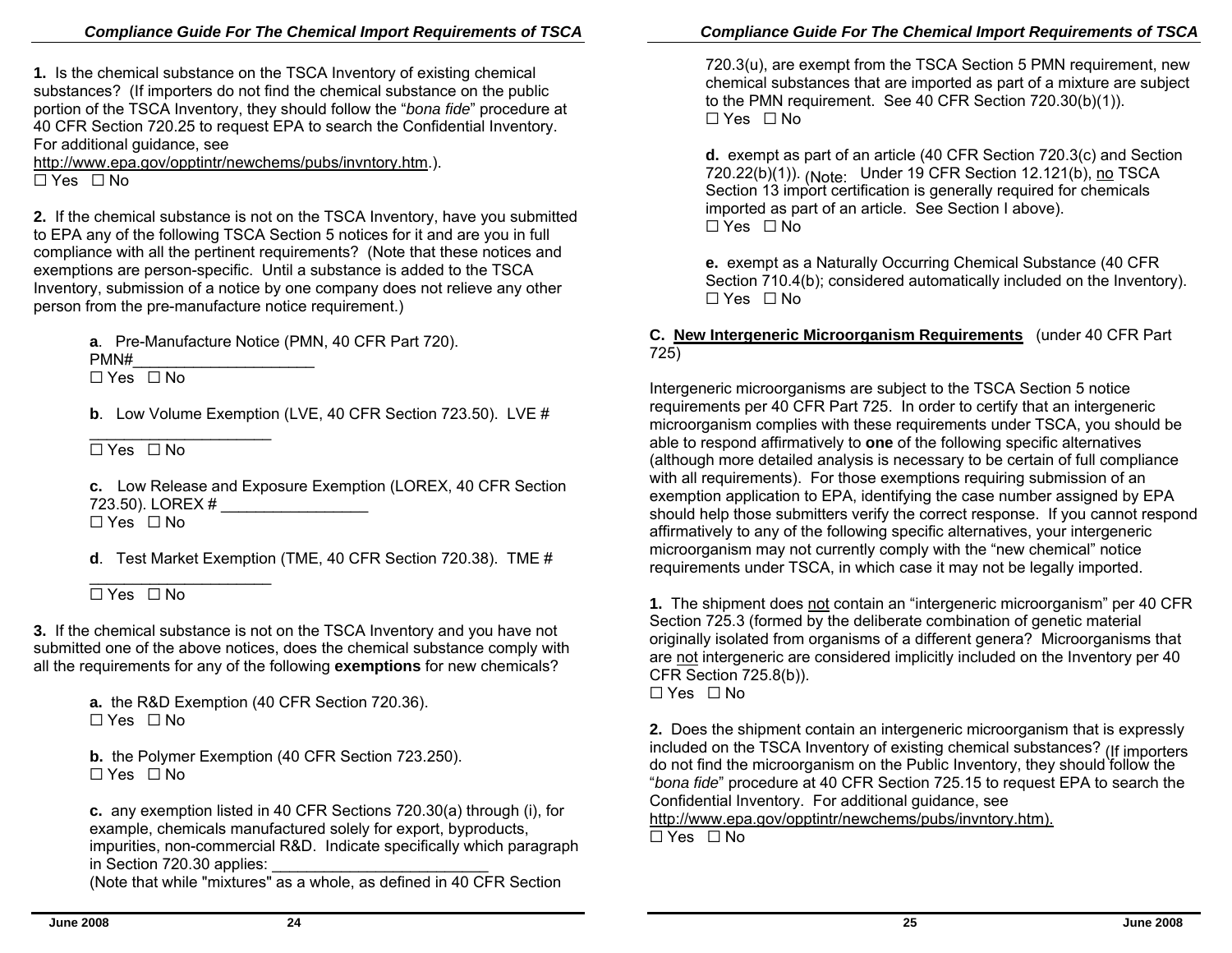**3.** If the microorganism is intergeneric and not expressly included on the Inventory, have you submitted any of the following **TSCA Section 5 notices** for it and are you in full compliance with all the pertinent requirements?

**a.** Microbial Commercial Activity Notice (MCAN, 40 CFR Part 725.100). MCAN #

 $\overline{\phantom{a}}$  , and the contribution of the contribution of the contribution of the contribution of the contribution of the contribution of the contribution of the contribution of the contribution of the contribution of the G Yes G No

**b**. TSCA Exp erimental Release Application (TERA, 4 0 CFR Section 725.250). TERA# \_\_\_\_\_\_\_\_\_\_\_\_\_\_\_\_\_\_\_\_\_\_\_\_\_\_\_\_ G Yes G No

**c**. Tier I Exe mption (Tier I, 40 CFR Section 725.424). TIER I#

 $\Box$  Yes  $\Box$  No

\_\_\_\_\_\_\_\_\_\_\_\_\_\_\_\_\_\_\_\_\_\_\_\_\_\_\_\_\_

**d.** Tier II Exemption (Tier II, 40 CFR Section 725.428 ). TIER II#

\_\_\_\_\_\_\_\_\_\_\_\_\_\_\_\_\_\_\_\_\_\_\_\_\_\_\_\_\_\_  $\Box$  Yes  $\Box$  No

**<sup>e</sup>**. Test Market Exemption (TME, 40 CFR Section 7 2 5.300 ). TME #

\_\_\_\_\_\_\_\_\_\_\_\_\_\_\_\_\_\_\_\_\_\_\_\_\_\_\_\_\_\_  $\Box$  Yes  $\Box$  No

**4.** Is the microorganism exempt under any of the R&D Exemptions for microorganisms (40 CFR Sections 725.200 to 725.2 39)?  $\Box$  Yes  $\Box$  No

#### **D**. **Other Section 5 Requirements**

When appropriate, EPA issues Section 5 regulatory requirements on new chemicals or significant new uses of ch emicals via a TSCA Section 5(e) Order or Section 5(a)(2) Significant New Use Rule (SNUR, 40 CFR Parts 721 or 725 Subparts L and M). TSCA Section 5(e) Orders may include use prohibitions, labeling and Material Safety Data Sheet (MSDS) requirements, restrictions on the amount of the chemi cal allowed to be manufactured or imp orted, as well as other restrictions. (The import/production limits often serve as triggers for toxicity or related testing requirements). The SNUR requires notifying EPA at least 90 days before manufacture. import, or processing for uses/activities days before manufacture, import, or processing for uses/activities designated by EPA as a significant new use. You should be able to respond affirmatively to **one** of the followin g specific alternatives (although m ore detailed analysis is n ec essary to be certain of full compliance with all requirements). If you cannot respond affirmatively to **one** of the followin g spe cific alternatives, your chemi c al substan ce may not currently comply with the requirements under TSCA Section 5, in which, case it may not be legally imported.

**1.** This chemical substance is subject to neither a TSCA Section 5(e) Order to whi ch you are a party nor a Significant New Use Rul e.  $\Box$  Yes  $\Box$  No

**2.** This chemical substance is subject to a TSCA Section 5(e) Order to which you are a party or a Significant New Use Rule and you do not qu alify for an exemption there from, but this particular shipment complies with all requirements of the Order or SNUR. The chemi cal substance is not being imported for a prohibited use, it satisfies all applicable labeling and MSDS requirements, it does not e xceed any restrictions on permissible i mport volume, is not being imported for a designated significant new use, and it complies with any other ap plicable requirements.  $\Box$  Yes  $\Box$  No

**a.** If this chemical substance is subject to a TSCA Section 5(e) Ord er to which you are a party, what is the EPA-designated PMN, MCAN or SNUN case number? \_\_\_\_\_\_\_\_\_\_\_\_\_\_\_\_\_\_\_\_\_\_\_\_

**b.** If this chemical substance is subject to a Signific ant New Use Rule (SNUR, 40 CFR Parts 721 or 725), what is the CFR citation in 40 CFR Parts 721 or 725?\_\_\_\_\_\_\_\_\_\_\_\_\_\_\_\_\_\_\_\_\_\_\_\_\_\_

**3.** This chemical substance is subject to a TSCA Section 5(e) Order to which you are a party or a Significant New Use Rule, and this particular importation might otherwise exceed a restriction or constitute a significant new use requirin g the submission of a SNUN, but you qualify for the exemption you identified below: \_\_\_\_\_\_\_\_\_\_\_\_\_\_\_\_\_\_\_\_\_\_\_\_\_\_\_\_\_\_\_\_\_\_\_

 $\Box$  Yes  $\Box$  No

**a.** If this chemical substance is subject to a TSCA Section 5(e) Order to which you are a party, what is the EPA-designated PMN, MCAN or SNUN case number?

What is the applicable exe mption (e.g. R&D, byproduct)?

**b.** If this chemical substance is subject to a Significant New Use Rule (SNUR, 40 CFR Parts 721 or 725), what is the CFR citation in 40 CFR Parts 721 or 725?What is the applicable exemption in 40 CFR Sections 721.45 or

725.912? \_\_\_\_\_\_\_\_\_\_\_\_\_\_\_\_\_\_\_\_

**4.** This chemical substance is subject to a Significant New Use Rule, but the importer has submitted a Significant New Use Notice (SNUN) and compl eted the 90-d ay review period, and the importer com plies with any requirement (e.g.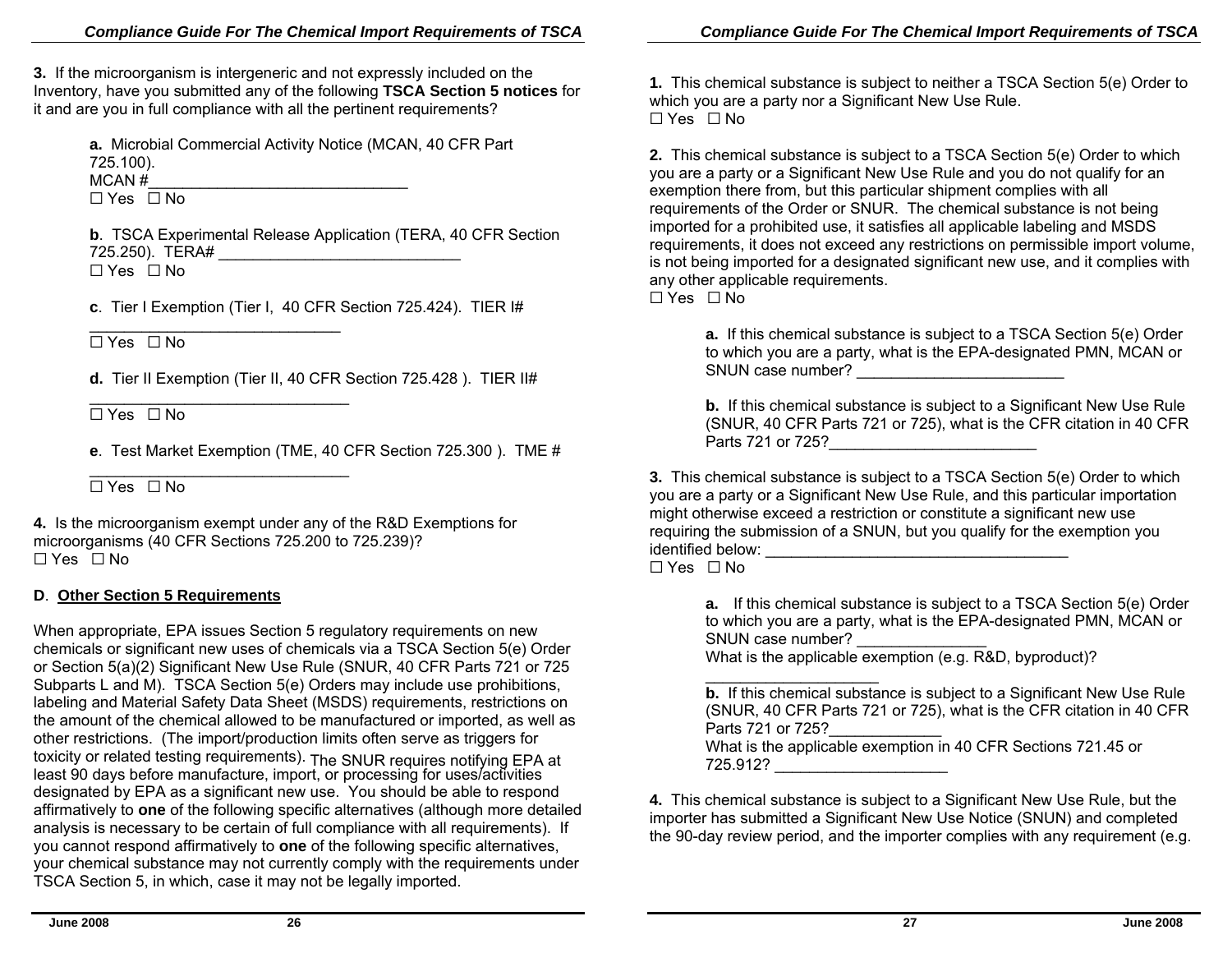per a Section 5(e) Order to which the importer is a party) imposed by EPA pursuant to the review. The SNUN number assigned by EPA is:

\_\_\_\_\_\_\_\_\_\_\_\_\_\_\_\_\_\_\_\_\_\_\_\_\_\_\_\_\_\_\_\_\_\_\_\_\_\_\_\_\_\_\_  $\Box$  Yes  $\Box$  No

## **E.** Polychlorinated Biphenyls (PCBs) Requirements

The import of polychlorinated biphenyls (PCBs) and articles containing PCBs is generally prohibited under TSCA Section 6(e) and 4 0 CFR Part 761. **If your shipment contains PCBs**, in order to certify that the chemical substance complies with the PCB requirements of TSCA, you should b e able to respond affirmatively to **one** of the followin g specific alternatives (although m ore detailed analysis is n e c essary to be certain of full compliance with all requirements). If you cannot respond affirmatively to **one** of the followin g spe cific alternatives, your chemi cal substance may not currently comply with the PCB requirements of TSCA, in which case it may not be leg ally imported.

**1.** The shipment being imp orted does not contain PCBs.  $\Box$  Yes  $\Box$  No

**2.** Is this shipment eligible for one of the exemptions identified in 4 0 CFR Section 761.80? Identify specifi c exemption by CFR citation:

\_\_\_\_\_\_\_\_\_\_\_\_\_\_\_\_\_\_\_\_\_\_\_\_\_\_\_\_  $\Box$  Yes  $\Box$  No

**3.** Does this shipment contain PCB waste that qualifies as an "other transboundary shipment" under 4 0 CFR Section 761.99?  $\Box$  Yes  $\Box$  No

**4.** Does this shipment include products that contain P CBs generated inadvertently through an excluded manufacturing pro cess as defined in 40 CFR Section 761.3? (Note that there are subsequent associated recordkeepin g and reporting requirements in 40 CFR Sections 761.185 and 761.187.)  $\Box$  Yes  $\Box$  No

## **F**. **Asbestos Requireme nts**

Imports of some asb estos-containing products are prohibited by the TSCA Section 6(a) regulations at 40 CFR Part 763 Subpart I. In order to certify that the chemi cal i mport complies with TSCA, you should be able to respond affirmatively to **one** of the followin g specific alternatives (although m ore detailed analysis is n e c essary to be certain of full compliance with all requirements). If you cannot respond affirmatively to **one** of the followin g spe cific alternatives, your chemi c al substan ce may not currently comply with the asbestos requirements of TSCA, in which case it may not be leg ally imported.

**1.** The shipment being imp orted does not contain asbestos.  $\Box$  Yes  $\Box$  No

**2.** The shipment being imp orted contains asbestos, but the asbestoscontaining product is not b eing imported for use in flo oring felt, commercial paper, corrugated paper, rollboard, specialty paper, or new uses of asbestos, as defined in 40 CFR Section 763.163.  $\Box$  Yes  $\Box$  No

**3.** The asbestos-containing product is b eing imported solely for export from the United States and will not be further repackaged or processed in the United States, per 4 0 CFR Section 763.165(c)(1).  $\Box$  Yes  $\Box$  No

**4.** The asbestos-containing product is being imported in small quantities solely for personal use in the United States, per 40 CFR Section 763.165(c)(2).  $\Box$  Yes  $\Box$  No

**5.** The asbestos-containing product is the subject of a current exemption approved by EPA per 40 CFR Section 763.173.  $\Box$  Yes  $\Box$  No

## **G**. **Metal working Chemicals Requir ements**

Certain chemical substances that may be used in metalworking fluids are regulated un der the TSCA Sections 5(f) or 6(a) regul ations at 40 CFR Part 747. In order to certify that the chemical shipment complies with the metalworking fluid rules in 40 CFR Part 747, you sh ould be able to respond affirmatively to **one** of the following specific alternatives (although more detailed analysis is necessary to be certain of full compliance with all requirements). If you cannot respond affirmatively to **one** of the following specific alternatives, your chemical substan ce m ay not currently comply with the metalworking fluid requirements of TSCA, in whi ch case it may not be legally imported.

**1.** The shipment being imported does not contain any of the chemical substances regulate d by 40 CFR Part 747.  $\Box$  Yes  $\Box$  No

**2.** This shi pment contains a chemical substan ce regulated by 40 CFR Part 747, but not as part of a metalworking fluid or in any form in which it could be used as a component of a metalworking fluid.  $\Box$  Yes  $\Box$  No

**3.** This shi pment contains a chemical substan ce regulated by 40 CFR Part 747 as part of a metalworking fluid, but the metalworking fluid contains no nitrosating agents and the warnings and instructions required by the rule have